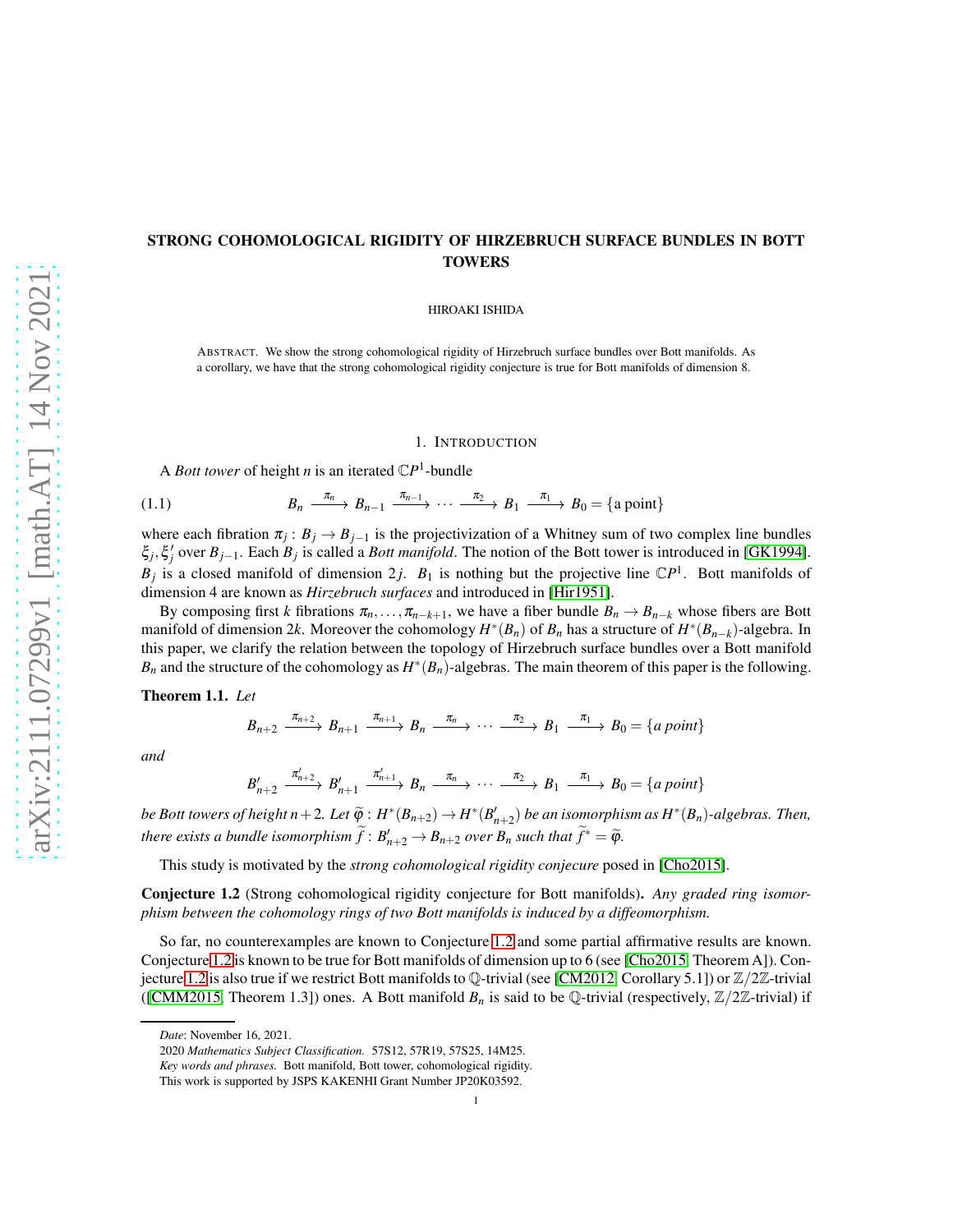$H^*(B_n) \otimes \mathbb{Q} \cong H^*((\mathbb{C}P^1)^n) \otimes \mathbb{Q}$  (respectively,  $H^*(B_n) \otimes \mathbb{Z}/2\mathbb{Z} \cong H^*((\mathbb{C}P^1)^n) \otimes \mathbb{Z}/2\mathbb{Z})$ . In [\[Cho2015,](#page-14-0) Problem 3.5], it is pointed out that Theorem [1.1](#page-0-1) implies that Conjecture [1.2](#page-0-0) is also true for Bott manifolds of dimension 8.

This paper is organized as follows. In Section [2,](#page-1-0) we recall some preliminary facts about Bott manifolds that we need. In Section [3,](#page-3-0) we study the topology of Hirzebruch surfaces. Especially, we show an *S* 1 equivariant version of the cohomological rigidity of a Hirzebruch surface. Sections [4,](#page-6-0) [5,](#page-11-0) [6](#page-12-0) are devoted to prove Theorem [1.1.](#page-0-1) In Section [4,](#page-6-0) we study the automorphism of  $H^*(B_{n+2})$  as an  $H^*(B_n)$ -algebra. In Section [5,](#page-11-0) we show that any autohomorphism of  $H^*(B_{n+2})$  as an  $H^*(B_n)$ -algebra is induced by a bundle automorphism. In Section [6,](#page-12-0) we show that isomorphism classes of Hirzebruch surface bundles over a Bott manifold  $B_n$  are distinguished by their cohomologies as  $H^*(B_n)$ -algebras. These results obtained in Sections [5](#page-11-0) and [6](#page-12-0) imply Theorem [1.1](#page-0-1) immediately.

<span id="page-1-0"></span>Throughout this paper, all cohomology are taken with  $\mathbb Z$ -coefficient.

# 2. PRELIMINARIES

In this section we recall elementary facts about Bott manifolds for later use.

<span id="page-1-1"></span>Lemma 2.1 ([\[CMS2010,](#page-15-2) Lemma 2.1]). *Let B be a smooth manifold. Let L be a complex line bundle over B and V a complex vector bundle over B. Then, the projectivizations of V and L*⊗*V are isomorphic as bundles over B.*

Thanks to Lemma [2.1](#page-1-1) we may assume that one of  $\xi_j$ ,  $\xi'_j$  is the product line bundle  $\underline{\mathbb{C}}$  in [\(1.1\)](#page-0-2) without loss of generality. Throughout this paper, we assume that each fibration  $B_j \to B_{j-1}$  is a projectivization of  $P(\underline{\mathbb{C}} \oplus \xi_j) \to B_{j-1}$ , where  $\underline{\mathbb{C}}$  is a product line bundle and  $\xi_j$  is a complex line bundle over  $B_{j-1}$ .

Let *B* be a smooth manifold and *V* a complex vector bundle over *B*. The tautological line bundle  $\gamma$  of  $P(V)$ is a line bundle over  $P(V)$  given by

$$
\gamma = \{ (\ell, v) \in P(V) \times V \mid \ell \ni v \},\
$$

here we think of *P*(*V*) as a set of all lines in *V*. The first Chern classes of tautological bundles play a role to describe the cohomology ring of Bott manifolds. Lemma [2.2](#page-1-2) and Theorem [2.3](#page-2-0) below are well known facts. For leader's convenience, we give brief proofs.

<span id="page-1-2"></span>**Lemma 2.2.** Let B be a smooth manifold. Let  $\xi$  be a complex line bundle over B. Then  $H^*(P(\underline{\mathbb{C}} \oplus \xi))$  is *isomorphic to*  $H^*(B)[X]/(X^2-c_1(\xi)X)$  *as an*  $H^*(B)$ -algebra.

*Proof.* Let  $\gamma$  be the tautological line bundle of  $P(\mathbb{C} \oplus \xi)$ . Let  $x \in B$  and  $(\mathbb{C} \oplus \xi)_x$  the fiber of  $\mathbb{C} \oplus \xi$  at *x*. Then, the restriction of  $\gamma$  to  $P((\mathbb{C} \oplus \xi)_x)$  is nothing but the tautological line bundle over the projective line  $P((\underline{\mathbb{C}}\oplus \xi)_x)$ . Since  $H^*(P((\underline{\mathbb{C}}\oplus \xi)_x))$  is generated by 1 and the first Chern class of the tautological line bundle as a Z-module, Leray-Hirsch Theorem (see [\[Hat2002\]](#page-15-3) for example) yields that  $H^*(P(\underline{C} \oplus \xi))$  is generated by 1 and  $c_1(\gamma)$  as an  $H^*(B)$ -module.

Let  $\pi$ :  $P(\underline{\mathbb{C}} \oplus \xi) \to B$  be the projection. We show that  $c_1(\gamma)(-c_1(\gamma) + \pi^*c_1(\xi)) = 0$ . Let  $\gamma^{\perp}$  be the orthogonal complement of  $\gamma$  in  $\underline{\mathbb{C}} \oplus \xi$  for some hermitian metric. Since  $\gamma \oplus \gamma^{\perp} = \pi^*(\underline{\mathbb{C}} \oplus \xi)$ , by comparing Chern classes we have that  $c_1(\gamma^{\perp}) = -c_1(\gamma) + \pi^* c_1(\xi)$  and  $c_1(\gamma)c_1(\gamma^{\perp}) = 0$ . Thus we have  $c_1(\gamma)(-c_1(\gamma) + c_2(\xi))$  $\pi^* c_1(\xi) = 0.$ 

The computation above shows that the homomorphism  $H^*(B)[X]/(X^2-c_1(\xi)X) \to H^*(P(\underline{\mathbb{C}} \oplus \xi))$  given by  $X \mapsto c_1(\gamma)$  is an isomorphism as  $H^*(B)$ -algebras.

Let

$$
B_{\bullet}: B_{n} \xrightarrow{\pi_{n}} B_{n-1} \xrightarrow{\pi_{n-1}} \cdots \xrightarrow{\pi_{2}} B_{1} \xrightarrow{\pi_{1}} B_{0} = \{a \text{ point}\}
$$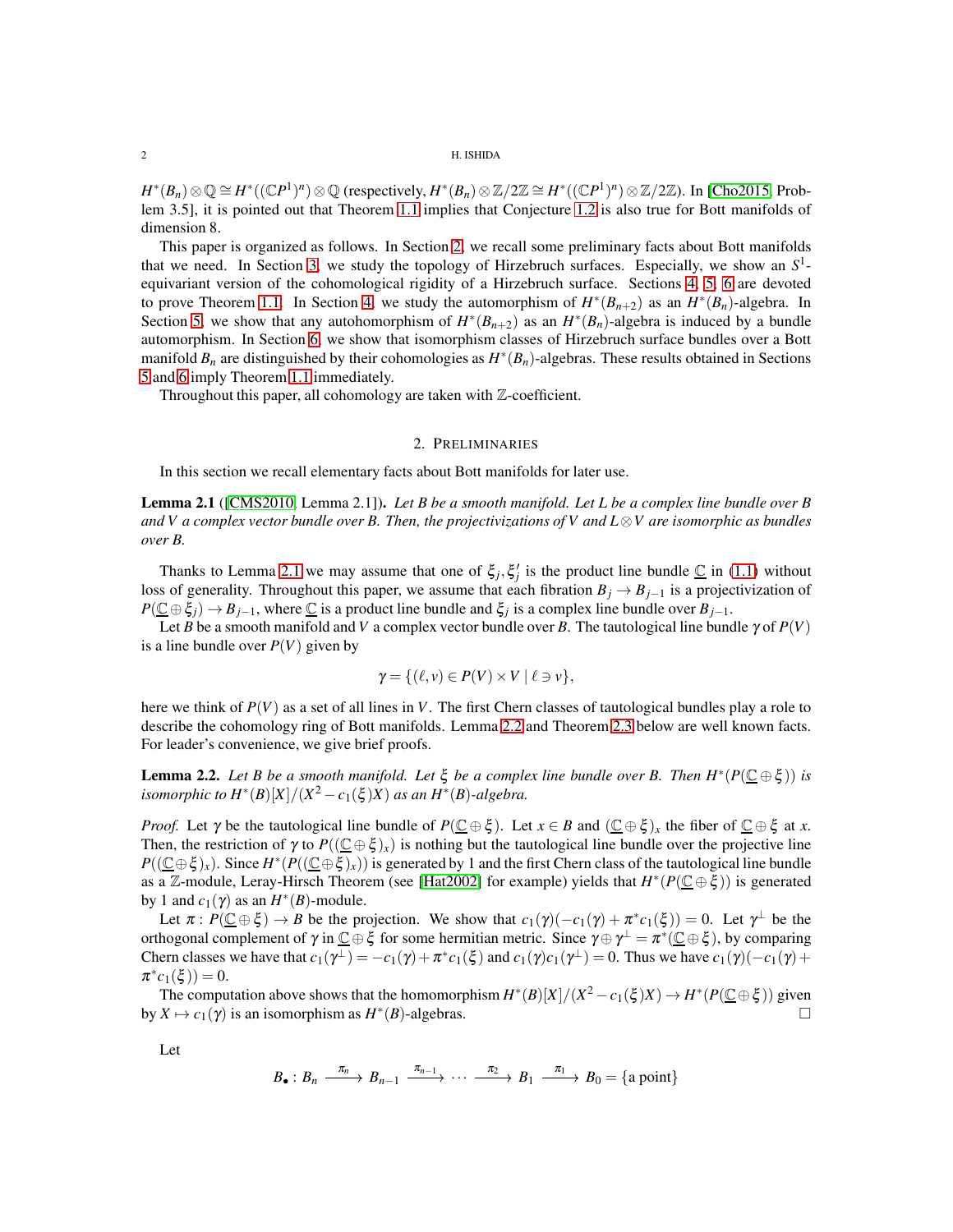be a Bott tower of height *n*. Let  $\gamma_i$  be the tautological line bundle over  $B_i = P(\mathbb{C} \oplus \xi_i)$ . For integers *j*,*k* with  $1 \leq j \leq k \leq n$ , we define

$$
x_j^{(k)} := (\pi_{j+1} \circ \cdots \circ \pi_k)^*(c_1(\gamma_j)) \in H^2(B_k),
$$
  

$$
\alpha_j^{(k)} := (\pi_j \circ \cdots \circ \pi_k)^*(c_1(\xi_j)) \in H^2(B_k).
$$

By applying Lemma [2.2](#page-1-2) eventually, we have the following.

<span id="page-2-0"></span>Theorem 2.3. *Let B<sup>k</sup> be the Bott manifold as above. The followings hold:*

(1)  $\alpha_i^{(k)}$  $j^{(k)}$  *is a linear combination of*  $x^{(k)}_\ell$ ,  $\ell = 1, \ldots, j - 1$ . (2)  $H^*(B_k) = \mathbb{Z}[x_1^{(k)}]$  $x_1^{(k)}, \ldots, x_k^{(k)}$  ${k\choose k}/((x_j^{(k)})$  $\alpha_j^{(k)})^2-\alpha_j^{(k)}$  $\binom{k}{j}$  $\chi_j^{(k)}$  $j^{(k)}$  |  $j = 1, ..., k$ ).

Put  $x_j := x_j^{(n)}$  $j$ <sup>*n*</sup>. It follows from [2.3](#page-2-0) that *H*<sup>∗</sup>(*B<sub>n</sub>*) is generated by degree 2 elements *x*<sub>1</sub>,...,*x<sub>n</sub>* and they form a basis of  $H^2(B_n)$ . We call them the standard generators of  $H^*(B_n)$  with respect to  $\xi_1,\ldots,\xi_n$ .

Suppose that

$$
\boldsymbol{\alpha}_j^{(k)} = \sum_{\ell=1}^{j-1} a_j^{\ell} \boldsymbol{x}_{\ell}^{(k)}, \quad a_j^{\ell} \in \mathbb{Z}.
$$

Let  $\gamma_i^{(k)}$  $j^{(k)}$  be the line bundle over  $B_k$  given by

$$
\gamma_j^{(k)} := (\pi_{j+1} \circ \cdots \circ \pi_k)^* \gamma_j.
$$

Since  $c_1(\gamma_i^{(k)})$  $j^{(k)}$ ) =  $x_j^{(k)}$  $j_i^{(k)}$  and isomorphism classes of line bundles are distinguished by their first Chern classes, we have that the line bundle  $\xi_j$  over  $B_{j-1}$  is isomorphic to  $(\gamma_1^{(j-1)})$  $\gamma_1^{(j-1)})^{\otimes a_j^1} \otimes \cdots \otimes (\gamma_{j-1}^{(j-1)})$ *j*−1 ) ⊗*a j*−1 *j* . For simplicity, we assume that  $\xi_j = (\gamma_1^{(j-1)})$  $\gamma_1^{(j-1)})^{\otimes a_j^1} \otimes \cdots \otimes (\gamma_{j-1}^{(j-1)})$  $(j-1)$ <sup>⊗ $a_j^{j-1}$ </sup>. Let  $\rho_j$ :  $(S^1)^k$  →  $S^1$  be the homomorphism given by  $\rho_j(t) = \prod_{\ell=1}^{j-1}$  $j_{\ell=1}^{j-1} t_{\ell}^{a_{j}^{\ell}}$  for  $t = (t_1, \ldots, t_k) \in (S^1)^k$ . We use the same symbol even if *k* is different. Let  $M_k$  be the quotient manifold  $(S^3)^k/(S^1)^k$  by the action of  $(S^1)^k$  on  $(S^3)^k$  given by

$$
(t_1,\ldots,t_k) \cdot ((z_1,w_1),\ldots,(z_k,w_k))
$$
  
= ((t\_1z\_1,t\_1\rho\_1(t)^{-1}w\_1),\ldots,(t\_kz\_1,t\_k\rho\_k(t)^{-1}w\_k)).

Let  $p_k: M_k \to M_{k-1}$  be the map induced by the projection  $(S^3)^k \to (S^3)^{k-1}$ . Then  $p_k: M_k \to M_{k-1}$  is a  $\mathbb{C}P^1$ -bundle. Therefore we have the iterated  $\mathbb{C}P^1$ -bundle

$$
M_{\bullet}: M_{n} \xrightarrow{p_{n}} M_{n-1} \xrightarrow{p_{n-1}} \cdots \xrightarrow{p_{2}} M_{1} \xrightarrow{p_{1}} M_{0} = \{a \text{ point}\}.
$$

Let  $L_k$  be the quotient  $((S^3)^k \times \mathbb{C})/(S^1)^k$  by the action of  $(S^1)^k$  on  $(S^3)^k \times \mathbb{C}$  given by

$$
(t_1,\ldots,t_k) \cdot ((z_1,w_1),\ldots,(z_k,w_k),v)
$$
  
= 
$$
((t_1z_1,t_1\rho_1(t)^{-1}w_1),\ldots,(t_kz_1,t_k\rho_k(t)^{-1}w_k),t_k^{-1}v).
$$

For a homomorphism  $\rho: (S^1)^k \to S^1$ , let  $L_\rho$  be the  $((S^3)^k \times \mathbb{C})/(S^1)^k$  by the action of  $(S^1)^k$  on  $(S^3)^k \times \mathbb{C}$ given by

$$
(t_1,\ldots,t_k)\cdot((z_1,w_1),\ldots,(z_k,w_k),v)
$$
  
= 
$$
((t_1z_1,t_1\rho_1(t)^{-1}w_1),\ldots,(t_kz_1,t_k\rho_k(t)^{-1}w_k),\rho(t)^{-1}v).
$$

 $L_k$  and  $L_p$  are line bundles over  $M_k$ .

<span id="page-2-1"></span>**Proposition 2.4** (See also [\[CR2005,](#page-15-4) Section 3]). *For all k there exists a diffeomorphism*  $f_k: M_k \to B_k$  *such* that  $\pi_k \circ f_k = f_{k-1} \circ p_k$ . Moreover, there exists a line bundle isomorphism  $f_k: L_k \to \gamma_k$  which induces  $f_k$ .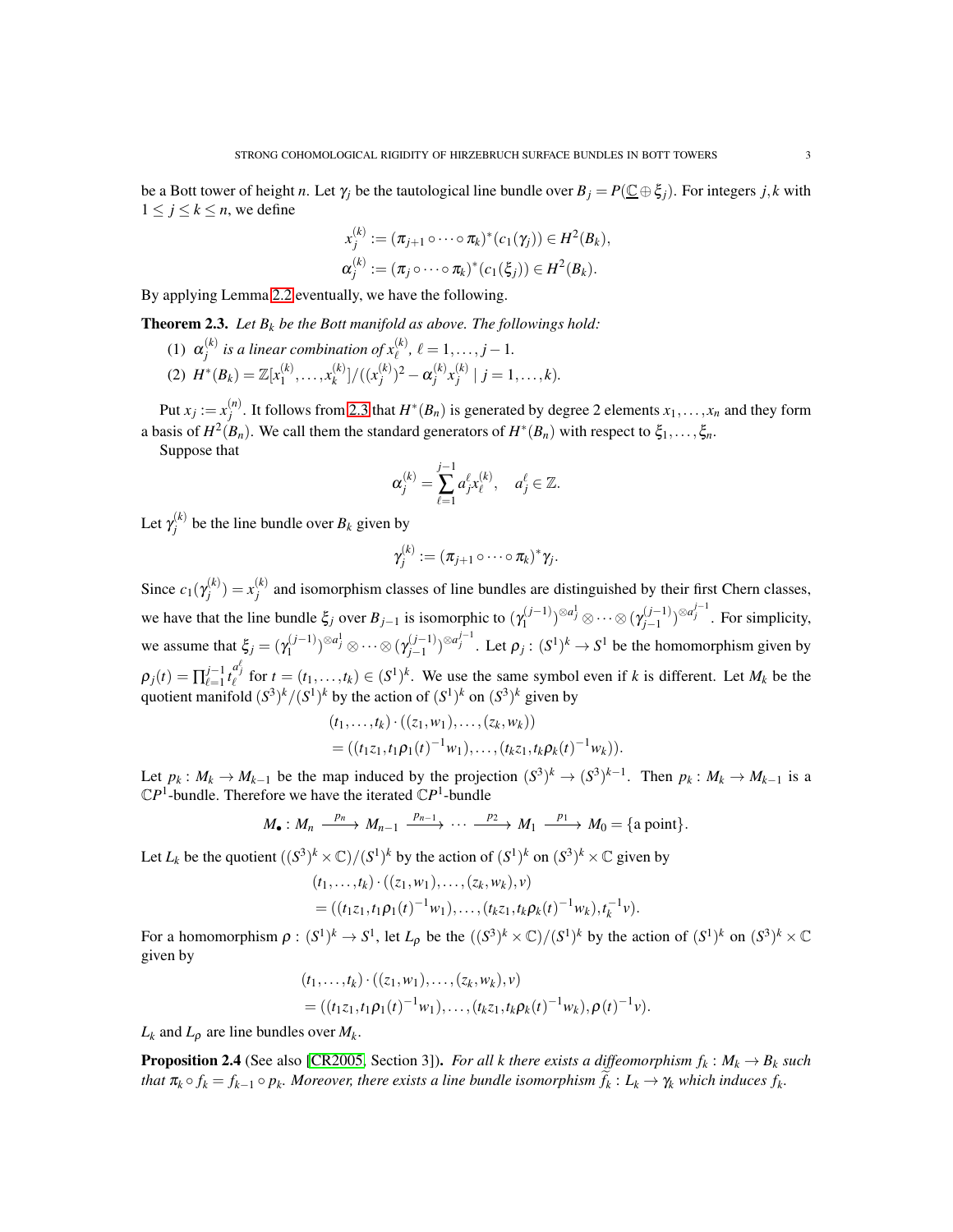*Proof.* Induction on *k*. Consider the case when  $k = 1$ . Since  $\xi_1$  is a line bundle over a point, we have that  $\xi_1$ is the product line bundle and  $a_1^{(0)} = 0$ . Therefore  $p_1(t) = 1$  and hence  $B_1$  and  $M_1$  are nothing but  $\mathbb{C}P^1$ .

The tautological line bundle  $\gamma$  of  $\mathbb{C}P^1$  is

$$
\gamma = \{([z,w], (u,v)) \in \mathbb{C}P^1 \times \mathbb{C}^2 \mid (u,v) \in [z,w] \}.
$$

The smooth map  $S^3 \times \mathbb{C} \to S^3 \times \mathbb{C}^2$  given by  $((z,w),\lambda) \mapsto ((z,w),(\lambda z,\lambda w))$  induces the isomorphism  $\tilde{f}_1$  of line bundles between  $L_1 \rightarrow M_1 = B_1$  and  $\gamma \rightarrow B_1$ .

Suppose that the proposition holds for  $k-1$ . For  $\ell = 1, ..., k-1$ , let  $L'_{\ell}$  be the pull-back line bundle  $(p_{k-1} \circ \cdots \circ p_{\ell+1})^* L_{\ell}$ . By the induction hypothesis,  $L'_{\ell}$  is isomorphic to  $\gamma_{\ell}^{(k-1)}$  $\zeta_k^{(k-1)}$ . Since  $\xi_k$  is isomorphic to  $(\gamma_1^{(k-1)}$  $(\gamma_1^{(k-1)})^{\otimes a^1_k}\otimes\cdots\otimes(\gamma_{k-1}^{(k-1)})$  $\binom{k-1}{k-1}$ <sup>⊗ $a_k^{k-1}$ </sup>, we have that

$$
f_{k-1}^*(\xi_k) \cong (L'_1)^{\otimes a_k^1} \otimes \cdots \otimes (L'_{k-1})^{\otimes a_k^{k-1}}.
$$

On the other hand,  $(L'_1)^{\otimes a_k^1} \otimes \cdots \otimes (L'_{k-1})^{\otimes a_k^{k-1}}$  is isomorphic to  $L_{\rho_k}$  as line bundles over  $M_{k-1}$ . Therefore there exists a line bundle isomorphism  $g_k: L_{\rho_k} \to \xi_k$  that induces  $f_{k-1}$ . The vector bundle isomorphism between  $\underline{\mathbb{C}} \oplus L_{\rho_k}$  and  $\underline{\mathbb{C}} \oplus \xi_k$  induces the diffeomorphism  $f_k: M_k \to B_k$  such that  $\pi_k \circ f_k = f_{k-1} \circ p_k$ . The smooth map  $(S^3)^k \times \mathbb{C} \to (S^3)^k \times \mathbb{C}^2$  given by

$$
((z_1,w_1),\ldots,(z_k,w_k),\lambda)\mapsto ((z_1,w_1),\ldots,(z_k,w_k),(\lambda z_k,\lambda w_k))
$$

induces the isomorphism between  $L_k$  and the tautological line bundle of  $P(\underline{C} \oplus L_{\rho_k}) = M_k$ . Remark that  $f_k^*(\gamma_k)$  is isomorphic to the tautological line bundle of  $M_k$ . By composing, we have that there exists a line bundle isomorphism  $f_k: L_k \to \gamma_k$  which induces  $f_k$ .

The proposition is proved.  $\square$ 

<span id="page-3-1"></span>Theorem 2.5 ([\[Ish2012,](#page-15-5) Theorem 3.1]). *Rank* 2 *decomposable vector bundles over a Bott manifold are distinguished by their total Chern classes.*

Let

$$
B'_{\bullet}: B'_{n} \xrightarrow{\pi'_{n}} B'_{n-1} \xrightarrow{\pi'_{n-1}} \cdots \xrightarrow{\pi'_{2}} B'_{1} \xrightarrow{\pi'_{1}} B'_{0} = \{a \text{ point}\}
$$

be another Bott tower of height *n* such that  $\pi'_j : B'_j \to B'_{j-1}$  is a projectivization  $P(\underline{C} \oplus \xi') \to B'_{j-1}$ , where  $\xi'_j$  is a complex line bundle over  $B'_{j-1}$ . Let  $x'_1, \ldots, x'_n$  be the standard generators of  $H^*(B'_n)$  with respect to  $\xi_1', \ldots, \xi_n'.$ 

<span id="page-3-2"></span>**Theorem 2.6** ([\[Ish2012,](#page-15-5) Theorem 1.1]). Let  $\varphi : H^*(B_n) \to H^*(B'_n)$  be an isomorphism as graded algebras. *Assume that the representation matrix of*  $\varphi$  *with respect to*  $x_1, \ldots, x_n$  *and*  $x'_1, \ldots, x'_n$  *is an upper triangular matrix. Then, there exists a diffeomorphism*  $f_k: B'_k \to B_k$  *such that*  $\pi_k \circ f_k = f_{k-1} \circ \pi'_k$  *for all k.* 

# 3. THE HIRZEBRUCH SURFACES

<span id="page-3-0"></span>Let *a* ∈  $\mathbb{Z}$ . The Hirzebruch surface  $\Sigma_a$  is the total space of the projectivization of the rank 2 vector bundle over  $\mathbb{C}P^1$ :

$$
\Sigma_a = P(\mathbb{C} \oplus \gamma^{\otimes a}) \to \mathbb{C}P^1.
$$

In particular,  $\Sigma_a$  is a Bott manifold of dimension 4. By Theorem [2.3,](#page-2-0) the cohomology algebra  $H^*(\Sigma_a)$  is of the form

$$
H^*(\Sigma_a) = \mathbb{Z}[x_1, x_2]/(x_1^2, x_2(x_2 - ax_1)).
$$

The strong cohomological rigidity for Hirzebruch surfaces is already shown in [\[CM2012\]](#page-14-1). In this section, we review it briefly and study the certain diffeomorphism of Σ*a*.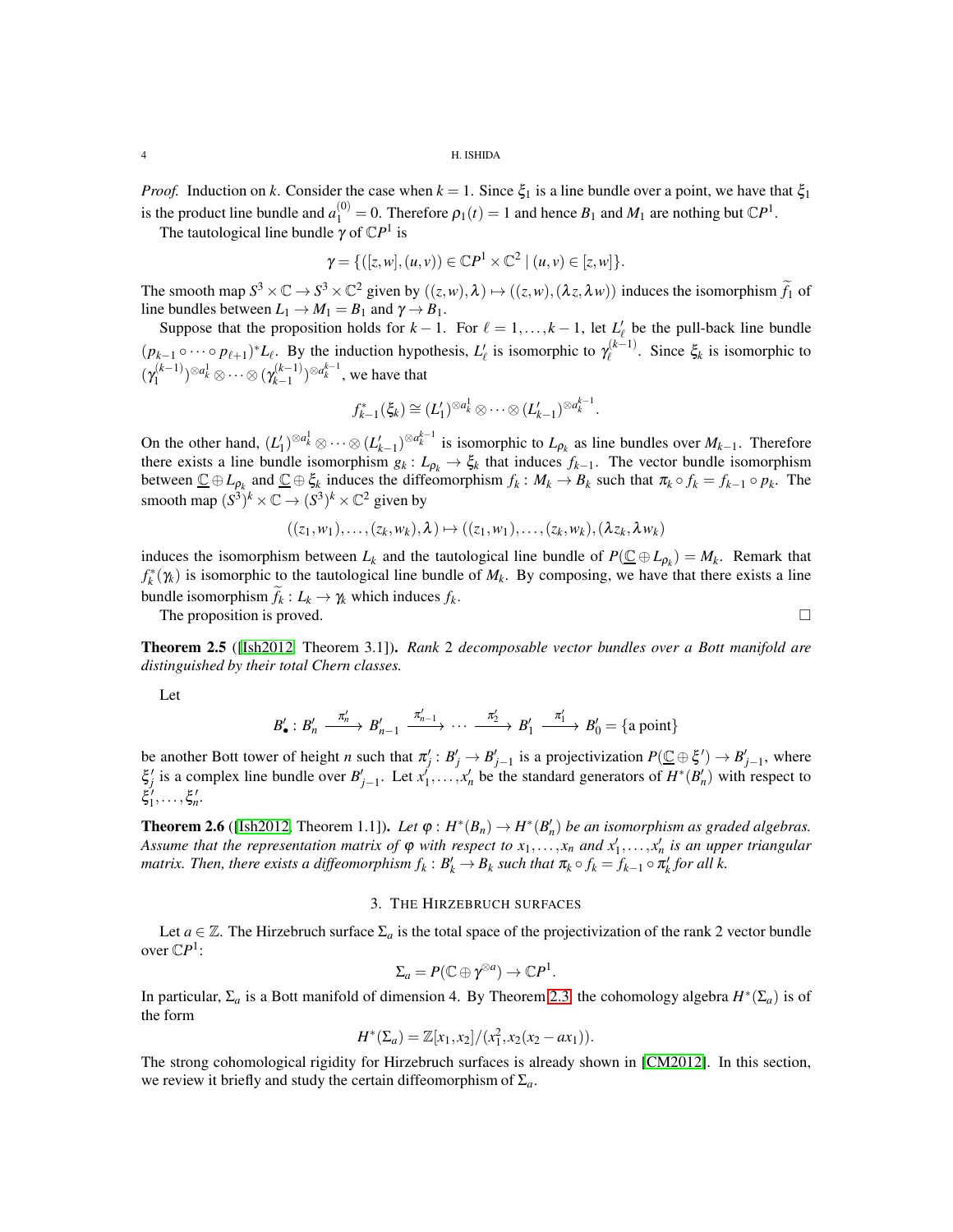First we shall review the classification of the diffeomorphism types of Hirzebruch surfaces given in [\[Hir1951\]](#page-15-1) briefly. Let  $a, b \in \mathbb{Z}$ . By direct computation the isomorphism type of the cohomology algebra  $H^*(\Sigma_a)$  is determined by the parity of *a*. In case when *a* is even, say  $a = 2k$ , then we have that

$$
\Sigma_{2k} = P(\underline{\mathbb{C}} \oplus \gamma^{\otimes 2k})
$$
  
\n
$$
\cong P(\gamma^{\otimes (-k)} \otimes \gamma^{\otimes k}) \quad \text{(by Lemma 2.1)}
$$
  
\n
$$
\cong P(\underline{\mathbb{C}} \oplus \underline{\mathbb{C}}) \quad \text{(by Theorem 2.5)}
$$
  
\n
$$
= \Sigma_0 = \mathbb{C}P^1 \times \mathbb{C}P^1.
$$

In case when *a* is odd, say  $a = 2k + 1$ , then we have that

$$
\Sigma_{2k+1} = P(\underline{\mathbb{C}} \oplus \gamma^{\otimes 2k+1})
$$
  
\n
$$
\cong P(\gamma^{\otimes (-k)} \otimes \gamma^{\otimes k+1}) \quad \text{(by Lemma 2.1)}
$$
  
\n
$$
\cong P(\underline{\mathbb{C}} \oplus \gamma) \quad \text{(by Theorem 2.5)}
$$
  
\n
$$
= \Sigma_1.
$$

Thus the diffeomorphism types of Hirzebruch surfaces are determined by the parity of *a*, and hence they are determined by the isomorphism types of the cohomologies.

We shall see the group of automorphisms of  $H^*(\Sigma_a)$ . Since  $x_1$  and  $x_2$  form a basis of  $H^2(\Sigma_a)$  and  $H^*(\Sigma_a)$ is generated by  $x_1$  and  $x_2$ , the automorphism of  $H^*(\Sigma_a)$  is determined by the images of  $x_1$  and  $x_2$ . By direct computations one can see that there are 8 automorphisms of  $H^*(\Sigma_a)$ . 4 of them have the upper triangular representation matrices with respect to  $x_1, x_2$ ;

$$
\begin{pmatrix} 1 & 0 \ 0 & 1 \end{pmatrix}, \begin{pmatrix} -1 & 0 \ 0 & -1 \end{pmatrix}, \begin{pmatrix} 1 & a \ 0 & -1 \end{pmatrix}, \begin{pmatrix} -1 & a \ 0 & 1 \end{pmatrix}.
$$

Remaining 4 automorphisms have different forms by the parity of *a*:

• In case when *a* is even, representation matrices are

$$
\pm\begin{pmatrix}\frac{a}{2} & \frac{a^2}{4}-1 \\ -1 & -\frac{a}{2}\end{pmatrix}, \pm\begin{pmatrix}\frac{a}{2} & \frac{a^2}{4}+1 \\ -1 & -\frac{a}{2}\end{pmatrix}.
$$

• In case when *a* is odd, representation matrices are

$$
\pm \begin{pmatrix} a & \frac{a^2-1}{2} \\ -2 & -a \end{pmatrix}, \pm \begin{pmatrix} a & \frac{a^2+1}{2} \\ -2 & -a \end{pmatrix}.
$$

To show the strong cohomological rigidity for Hirzebruch surfaces, we need the following: for any automorphism  $\varphi$  of  $H^*(\Sigma_0)$  (respectively,  $H^*(\Sigma_1)$ ), there exists a diffeomorphism  $f$  of  $\Sigma_0$  (respectively,  $\Sigma_1$ ) such that  $f^* = \varphi$ .

For  $\ell \in \mathbb{C}P^1$ , we denote by  $\ell^{\perp} \in \mathbb{C}P^1$  the orthogonal complement of  $\ell$  in  $\mathbb{C}^2$ . Let  $\varphi: H^*(\Sigma_0) \to H^*(\Sigma_0)$ be an isomorphism. The representation matrix of  $\varphi$  with respect to  $x_1$ ,  $x_2$  is a signed permutation matrix and vice versa. A signed permutation matrix of size 2 is the id entity matrix or a multiplication of several  $\begin{pmatrix} 0 & 1 \\ 1 & 0 \end{pmatrix}$  and  $\begin{pmatrix} -1 & 0 \\ 0 & 1 \end{pmatrix}$ . Therefore  $\varphi$  is induced by the identity map or a composition of diffeomorphisms  $(\ell_1, \ell_2) \mapsto (\ell_2, \ell_1)$  and  $(\ell_1, \ell_2) \mapsto (\ell_1^{\perp}, \ell_2)$  for  $(\ell_1, \ell_2) \in \Sigma_0 = \mathbb{C}P^1 \times \mathbb{C}P^1$ .

Let  $a = \pm 1$ . We will construct a diffeomorphism of  $\Sigma_a$  explicitly for all isomorphism of  $H^*(\Sigma_a)$ . For a moment, we use column vector notation to represent elements in  $\mathbb{C}^2$ . By Propositon [2.4,](#page-2-1)  $\Sigma_a$  is diffeomorphic to the quotient  $(S^3)^2/(S^1)^2$  by the action of  $(S^1)^2$  on  $(S^3)^2$  given by

$$
\begin{pmatrix} t_1 \\ t_2 \end{pmatrix} \cdot \left( \begin{pmatrix} z_1 \\ w_1 \end{pmatrix}, \begin{pmatrix} z_2 \\ w_2 \end{pmatrix} \right) = \left( \begin{pmatrix} t_1 z_1 \\ t_1 w_1 \end{pmatrix}, \begin{pmatrix} t_2 z_2 \\ t_1^{-a} t_2 w_2 \end{pmatrix} \right).
$$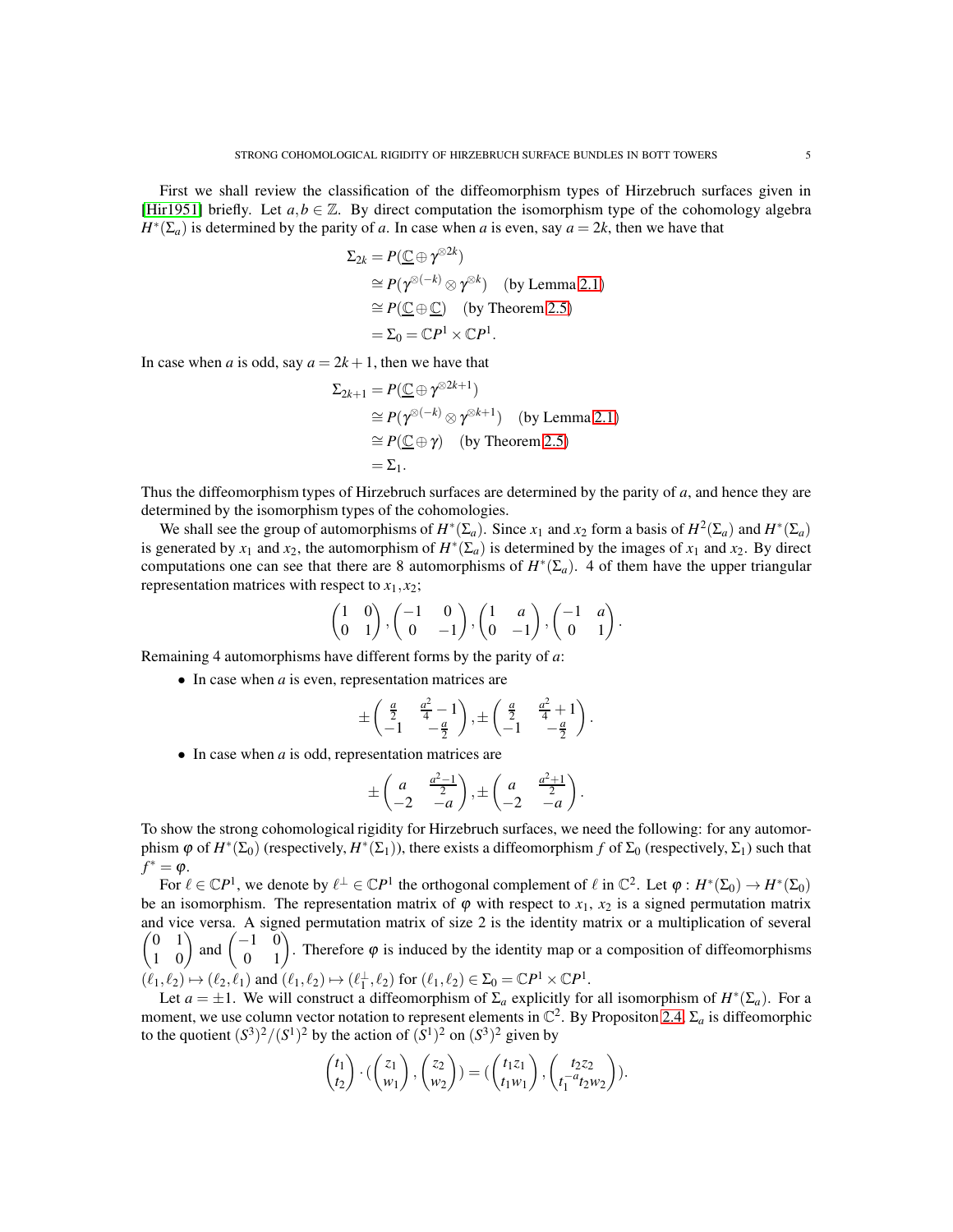We identify  $\Sigma_a$  with the quotient  $(S^3)^2/(S^1)^2$  via the diffeomorphism. We denote by  $\left[ \binom{z_1}{w_1} \right]$  $\setminus$ ,  $\int z_2$  $\begin{bmatrix} z_2 \\ w_2 \end{bmatrix}$   $\in \Sigma_a$ the equivalence class of (  $\sqrt{z_1}$ *w*1  $\overline{\phantom{0}}$ ,  $\int z_2$ *w*2  $\overline{\phantom{0}}$ ) ∈  $(S^3)^2$ . For a complex number *z* and  $k \in \mathbb{Z}$ , we define

$$
z^{[k]} := \begin{cases} z^k & \text{if } k > 0, \\ 1 & \text{if } k = 0, \\ \overline{z}^{-k} & \text{if } k < 0. \end{cases}
$$

Let  $f : \Sigma_a \to \Sigma_a$  be the map given by

$$
\left[ \begin{pmatrix} z_1 \\ w_1 \end{pmatrix}, \begin{pmatrix} z_2 \\ w_2 \end{pmatrix} \right] \mapsto \left[ (|z_2|^4 + |w_2|^4)^{-1/2} \begin{pmatrix} z_1 z_2^{[-2a]} - \overline{w_1} w_2^{[-2a]} \\ w_1 z_2^{[-2a]} + \overline{z_1} w_2^{[-2a]} \end{pmatrix}, \begin{pmatrix} \overline{z_2} \\ w_2 \end{pmatrix} \right].
$$

By direct computation we have that *f* is well-defined. Moreover, *f* admits a smooth inverse, because

$$
(|z_2|^4 + |w_2|^4)^{-1/2} \left( \zeta_1 z_2^{[-2a]} - \overline{w_1} w_2^{[-2a]} \right) \n w_1 z_2^{[-2a]} + \overline{z_1} w_2^{[-2a]} \right)
$$

is the first column vector of the special unitary matrix

$$
\begin{pmatrix} z_1 & -\overline{w_1} \\ w_1 & \overline{z_1} \end{pmatrix} (|z_2|^4 + |w_2|^4)^{-1/2} \begin{pmatrix} z_2^{[-2a]} & -w_2^{[2a]} \\ w_2^{[-2a]} & z_2^{[2a]} \end{pmatrix}.
$$

We claim that  $f^*(x_1) = -2ax_2 + x_1$ . To see this, we consider the pull-back *L* of the tautological line bundle of  $\mathbb{C}P^1$  by  $\pi_2 : \Sigma_a \to \mathbb{C}P^1$ , that is,

$$
L = \{ (\left[ \begin{pmatrix} z_1 \\ w_1 \end{pmatrix}, \begin{pmatrix} z_2 \\ w_2 \end{pmatrix} \right], \begin{pmatrix} u \\ v \end{pmatrix}) \in \Sigma_a \times \mathbb{C}^2 \mid \exists \lambda \in \mathbb{C} \text{ such that } \begin{pmatrix} u \\ v \end{pmatrix} = \begin{pmatrix} \lambda z_1 \\ \lambda w_1 \end{pmatrix} \}.
$$

Then the pull-back  $f^*(L)$  is

$$
\{ (\begin{bmatrix} z_1 \\ w_1 \end{bmatrix}, \begin{pmatrix} z_2 \\ w_2 \end{pmatrix} \right], \begin{pmatrix} u \\ v \end{pmatrix}) \in \Sigma_a \times \mathbb{C}^2 \mid \exists \lambda \in \mathbb{C} \text{ such that } \begin{pmatrix} u \\ v \end{pmatrix} = \begin{pmatrix} \lambda (z_1 z_2^{[-2a]} - \overline{w_1} w_2^{[-2a]}) \\ \lambda (w_1 z_2^{[-2a]} + \overline{z_1} w_2^{[-2a]}) \end{pmatrix} \}.
$$

On the other hand,  $f^*(L)$  is isomorphic to  $L_1 \otimes L_2^{\otimes (-2a)}$ ⊗<sup>(-2*a*)</sup>. In fact, the map  $L_1 \otimes L_2^{\otimes (-2a)} \rightarrow f^*(L)$  given by

$$
\left[\begin{pmatrix} z_1 \\ w_1 \end{pmatrix}, \begin{pmatrix} z_2 \\ w_2 \end{pmatrix}, \lambda\right] \mapsto (\left[\begin{pmatrix} z_1 \\ w_1 \end{pmatrix}, \begin{pmatrix} z_2 \\ w_2 \end{pmatrix}\right], \begin{pmatrix} \lambda \left(z_1 z_2^{[-2a]} - \overline{w_1} w_2^{[-2a]}\right) \\ \lambda \left(w_1 z_2^{[-2a]} + \overline{z_1} w_2^{[-2a]}\right) \end{pmatrix})
$$

is a line bundle isomorphism. By definition,  $c_1(L) = x_1$ . The argument above shows that  $c_1(f^*(L)) =$  $-2ax_2 + x_1$ . Therefore  $f^*(x_1) = -2ax_2 + x_1$ . By the same argument we have that  $f^*(x_2) = -x_2$ . Let  $g_1$ :  $\Sigma_a \rightarrow \Sigma_a$  be the diffeomorphism given by

$$
\begin{bmatrix} z_1 \\ w_1 \end{bmatrix}, \begin{bmatrix} z_2 \\ w_2 \end{bmatrix} \rightarrow \begin{bmatrix} z_1 \\ w_1 \end{bmatrix}, \begin{bmatrix} -\overline{w_2} \\ \overline{z_2} \end{bmatrix}.
$$

Then the representation matrix of  $g_1^*$  is  $\begin{pmatrix} 1 & a \\ 0 & -1 \end{pmatrix}$  $0 -1$ . Let  $g_2: \Sigma_a \to \Sigma_a$  be the diffeomorphism given by

$$
\left[\begin{pmatrix} z_1 \\ w_1 \end{pmatrix}, \begin{pmatrix} z_2 \\ w_2 \end{pmatrix} \right] \mapsto \left[\begin{pmatrix} -\overline{w_1} \\ \overline{z_1} \end{pmatrix}, \begin{pmatrix} w_2 \\ z_2 \end{pmatrix} \right].
$$

Then the representation matrix of  $g_2^*$  is  $\begin{pmatrix} -1 & a \\ 0 & 1 \end{pmatrix}$ . These computations show that the diffeomorphism  $\varphi$  is induced by one of the identity map or a composition of several  $f$ ,  $g_1$  and  $g_2$ .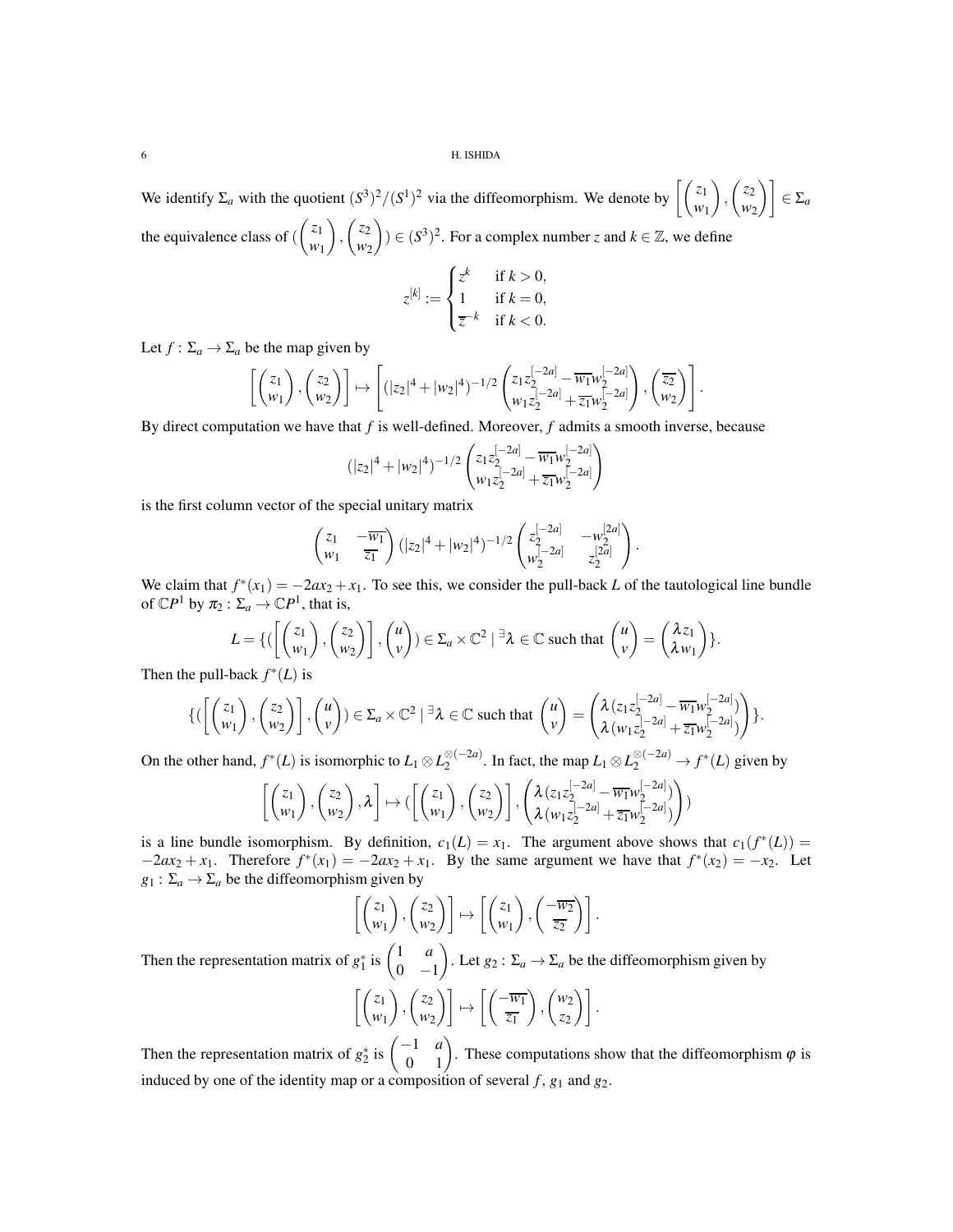$$
t \cdot \left[ \begin{pmatrix} z_1 \\ w_1 \end{pmatrix}, \begin{pmatrix} z_2 \\ w_2 \end{pmatrix} \right] \mapsto \left[ \begin{pmatrix} z_1 \\ t^2 w_1 \end{pmatrix}, \begin{pmatrix} z_2 \\ t^{-a} w_2 \end{pmatrix} \right]
$$

for *t*  $\in S^1$  and  $\left[ \begin{pmatrix} z_1 \\ w_1 \end{pmatrix} \right]$  $\overline{\phantom{0}}$ ,  $\int z_2$  $\begin{bmatrix} z_2 \\ w_2 \end{bmatrix}$   $\in$   $\Sigma_a$ . We shall state this as a lemma for later use.

<span id="page-6-1"></span><span id="page-6-0"></span>**Lemma 3.1.** Let  $a = \pm 1$ . For any automorphism  $\varphi : H^*(\Sigma_a) \to H^*(\Sigma_a)$ , there exists an  $S^1$ -equivariant *diffeomorphism*  $f : \Sigma_a \to \Sigma_a$  *such that*  $f^* = \varphi$ *.* 

# 4. HIRZEBRUCH SURFACE BUNDLES AND ALGEBRA AUTOMORPHISMS

Let

$$
B_{n+2} \xrightarrow{\pi_{n+2}} B_{n+1} \xrightarrow{\pi_{n+1}} B_n \xrightarrow{\pi_n} \cdots \xrightarrow{\pi_2} B_1 \xrightarrow{\pi_1} B_0 = \{a \text{ point}\}.
$$

be a Bott tower of height  $n+2$  such that  $\pi_j: B_j \to B_{j-1}$  is a projectivization  $P(\underline{\mathbb{C}} \oplus \xi_j) \to B_{j-1}$ , where  $\xi_j$ is a complex line bundle over  $B_{j-1}$ . We think of  $H^*(B_n)$  and  $H^*(B_{n+1})$  as subalgebras of  $H^*(B_{n+2})$  via the injections  $\pi_{n+1}^*$  and  $\pi_{n+2}^*$ .

By applying Lemma [2.2](#page-1-2) twice, we have that  $H^*(B_{n+2})$  is freely generated by  $x_{n+2} = c_1(\gamma_{n+2})$  and  $x_{n+1} = c_2(\gamma_{n+1})$  $c_1(\gamma_{n+1})$  as an  $H^*(B_n)$ -algebra, where  $\gamma_{n+1}$  and  $\gamma_{n+2}$  are tautological line bundles of  $B_{n+1} = P(\underline{C} \oplus \xi_{n+1})$ and  $B_{n+2} = P(\underline{C} \oplus \xi_{n+2})$ , respectively. Suppose that  $c_1(\xi_{n+2}) = ax_{n+1} + y$  for  $a \in \mathbb{Z}$  and  $y \in H^2(B_n)$ . Then the composed bundle  $B_{n+2} \to B_n$  is a fiber bundle with fiber  $\Sigma_a$ . Moreover, there is a natural isomorphism between  $H^*(B_{n+2})/H^>(B_n)$  and  $H^*(\Sigma_a)$ . Let  $\overline{x_1}$  and  $\overline{x_2}$  be the image of  $x_{n+1}$  and  $x_{n+2}$  by the projection  $H^2(B_{n+2}) \to H^2(\Sigma_a) \cong H^2(B_{n+2})/H^2(B_n)$ , respectively. We study the condition of *a*,  $c_1(\xi_{n+1})$  and *y* for an automorphism  $\varphi$  of  $H^*(\Sigma_a)$  to extend to an algebra automorphism  $\widetilde{\varphi}$  of  $H^*(B_{n+2})$  as an  $H^*(B_n)$ -algebra. Remark that  $\varphi$  and  $\widetilde{\varphi}$  are determined by their restrictions to  $H^2(\Sigma_a)$  and  $H^2(B_{n+2})$ , respectively. In the sequel, we suppose that  $u_1, u_2 \in H^2(B_n)$  and  $\widetilde{\varphi}: H^2(B_{n+2}) \to H^2(B_{n+2})$  is a homomorphism which preserves elements in  $H^2(B_n)$ .

(0-i) Suppose that the representation matrix of  $\varphi$  with respect to  $\overline{x_1}, \overline{x_2}$  is  $\begin{pmatrix} 1 & 0 \\ 0 & 1 \end{pmatrix}$ . Suppose that  $\widetilde{\varphi}(x_{n+1}) =$  $x_{n+1} + u_1$  and  $\widetilde{\varphi}(x_{n+2}) = x_{n+2} + u_2$ . Then

$$
\widetilde{\varphi}(x_{n+1})\widetilde{\varphi}(x_{n+1}-c_1(\xi_{n+1}))
$$
  
= 2x<sub>n+1</sub>u<sub>1</sub> + u<sub>1</sub>(u<sub>1</sub> - c<sub>1</sub>(\xi<sub>n+1</sub>))

and

$$
\widetilde{\varphi}(x_{n+2})\widetilde{\varphi}(x_{n+2}-ax_{n+1}-y)
$$
  
=  $2x_{n+1}2u_2-u_2(ax_{n+1}+u_1+y).$ 

Therefore  $\widetilde{\varphi}$  becomes an automorphism of  $H^*(B_n)$  if and only if  $u_1 = u_2 = 0$  because  $H^*(B_{n+1})$  is freely generated by  $1, x_{n+1}, x_{n+2}$  as an  $H^*(B_n)$ -algebra.

These computations show that  $\varphi$  always uniquely extends to an automorphism of  $H^*(B_{n+2})$  as an *H* ∗ (*Bn*)-algrabra.

(0-ii) Suppose that the representation matrix of  $\varphi$  with respect to  $\overline{x_1}, \overline{x_2}$  is  $\begin{pmatrix} 1 & a \\ 0 & 1 \end{pmatrix}$  $0 -1$  $\setminus$ . Suppose that

$$
\widetilde{\varphi}(x_{n+1}) = x_{n+1} + u_1 \text{ and } \widetilde{\varphi}(x_{n+2}) = -x_{n+2} + ax_{n+1} + u_2. \text{ Then}
$$

$$
\widetilde{\varphi}(x_{n+1})\widetilde{\varphi}(x_{n+1} - c_1(\xi_{n+1}))
$$

$$
= 2x_{n+1}u_1 + u_1(u_1 - c_1(\xi_{n+1}))
$$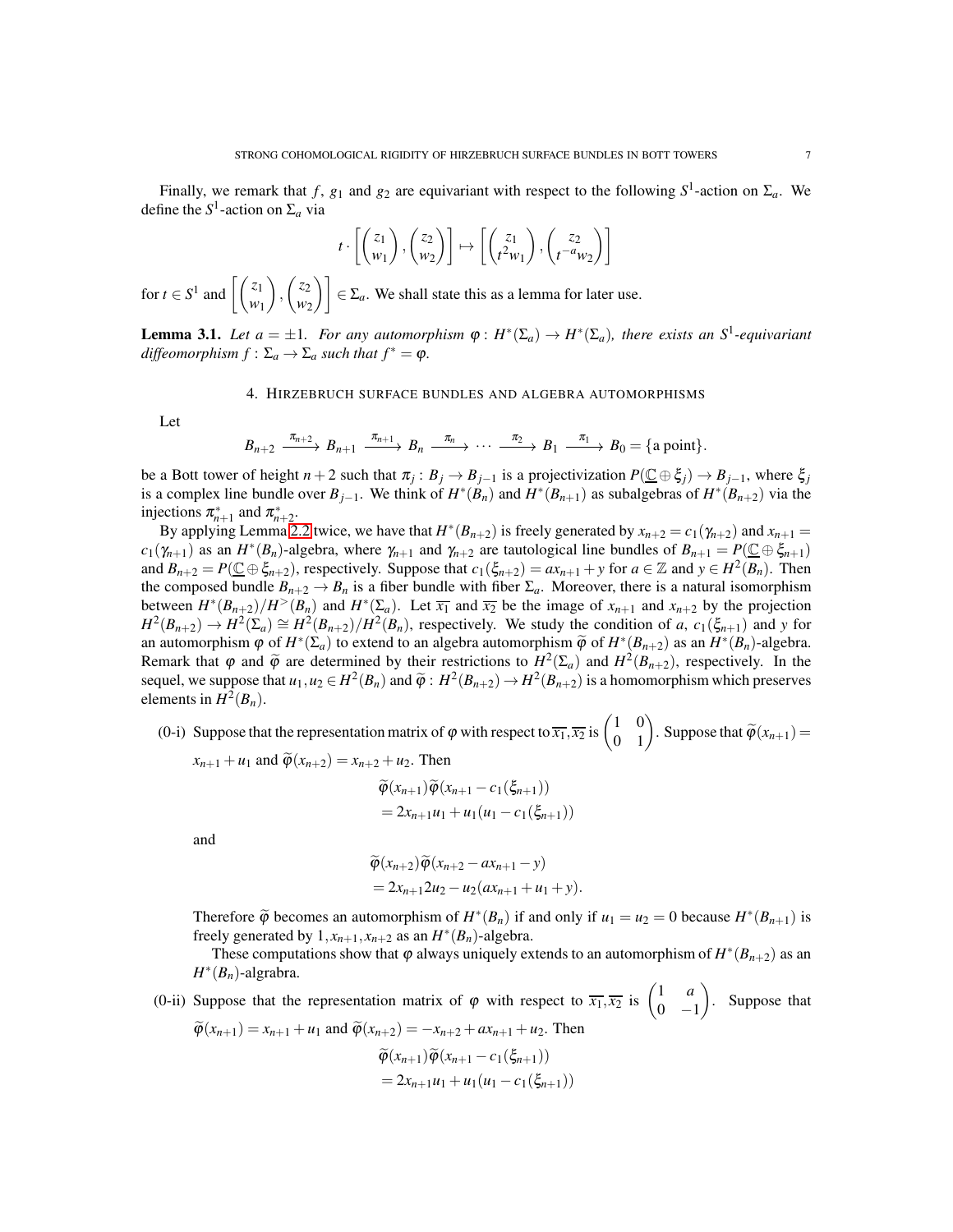and

$$
\widetilde{\varphi}(x_{n+2})\widetilde{\varphi}(x_{n+2}-ax_{n+1}-y) = x_{n+2}(au_1-2u_2+2y)+ax_{n+1}(u_2-au_1-y)+u_2(u_2-au_1-y).
$$

Therefore  $\widetilde{\varphi}$  becomes an automorphism of  $H^*(B_{n+2})$  if and only if  $u_1 = 0$  and  $u_2 = y$ .

These computations show that  $\varphi$  always uniquely extends to an automorphism of  $H^*(B_{n+2})$  as an *H* ∗ (*Bn*)-algrabra.

For other 6 automorphisms of  $H^*(\Sigma_a)$ , we need to separate cases by the value of *a*.

(1) Suppose that  $a = 0$ .

(1-i) Suppose that the representation matrix of  $\varphi$  with respect to  $\overline{x_1}, \overline{x_2}$  is  $\begin{pmatrix} -1 & 0 \\ 0 & 0 \end{pmatrix}$  $0 -1$  $\overline{ }$ . Suppose that  $\widetilde{\varphi}(x_{n+1}) = -x_{n+1} + u_1$  and  $\widetilde{\varphi}(x_{n+2}) = -x_{n+2} + u_2$ . Then

$$
\widetilde{\varphi}(x_{n+1}) \widetilde{\varphi}(x_{n+1} - c_1(\xi_{n+1}))
$$
\n
$$
= x_{n+1} (2c_1(\xi_{n+1}) - 2u_1) + u_1^2 - u_1 c_1(\xi_{n+1})
$$

and

$$
\widetilde{\varphi}(x_{n+2})\widetilde{\varphi}(x_{n+2}-y)
$$
  
=  $x_{n+2}(2y-2u_2)+u_2(u_2-y)$ .

Therefore  $\tilde{\varphi}$  becomes an automorphism of  $H^*(B_{n+2})$  if and only if  $u_1 = c_1(\xi_{n+1})$  and  $u_2 = y$ .

These computations show that,  $\varphi$  always uniquely extends to an automorphism of  $H^*(B_{n+2})$ as an  $H^*(B_n)$ -algrabra.

- (1-ii) Suppose that the representation matrix of  $\varphi$  with respect to  $\overline{x_1}, \overline{x_2}$  is  $\begin{pmatrix} -1 & 0 \\ 0 & 1 \end{pmatrix}$ .  $\varphi$  always uniquely extends to an automorphism of  $H^*(B_{n+2})$  as an  $H^*(B_n)$ -algrabra because (0-ii), (1-i) and  $\begin{pmatrix} -1 & 0 \\ 0 & 1 \end{pmatrix}$  =  $(-1)$  0  $0 -1$  $\bigwedge$   $(1 \ 0$  $0 -1$ Ý. .
- (1-iii) Suppose that the representation matrix of  $\varphi$  with respect to  $\overline{x_1}, \overline{x_2}$  is  $\begin{pmatrix} 0 & -1 \\ -1 & 0 \end{pmatrix}$ . Suppose that  $\widetilde{\varphi}(x_{n+1}) = -x_{n+2} + u_1$  and  $\widetilde{\varphi}(x_{n+2}) = -x_{n+1} + u_2$ . Then

$$
\widetilde{\varphi}(x_{n+1}) = x_{n+2} \cdot \widetilde{\varphi}(x_{n+1} - c_1(\xi_{n+1}))
$$
\n
$$
= x_{n+2}(y - 2u_1 + c_1(\xi_{n+1})) + u_1(u_1 - c_1(\xi_{n+1}))
$$

and

$$
\widetilde{\varphi}(x_{n+2})\widetilde{\varphi}(x_{n+2}-y) = x_{n+1}(c_1(\xi_{n+1}) - 2u_2 + y) + u_2(u_2 - y).
$$

Therefore  $\widetilde{\varphi}$  becomes an automorphism of  $H^*(B_{n+2})$  if and only if  $u_1 = u_2 = (c_1(\xi_{n+1}) + \xi_2 \xi_{n+1})$ *y*)/2 and  $c_1(\xi_{n+1})^2 = y^2$ .

These computations show that,  $\varphi$  uniquely extends to an automorphism of  $H^*(B_{n+2})$  as an  $H^*(B_n)$ -algrabra if and only if  $c_1(\xi_{n+1})^2 = y^2$  and  $c_1(\xi_{n+1}) \pm y$  is even.

(1-iv) Suppose that the representation matrix of  $\varphi$  with respect to  $\overline{x_1}, \overline{x_2}$  is  $\begin{pmatrix} 0 & 1 \\ 1 & 0 \end{pmatrix}$ .  $\varphi$  uniquely extends to an automorphism of  $H^*(B_{n+2})$  as an  $H^*(B_n)$ -algebra if and only if  $c_1(\xi_{n+1})^2 =$  $y^2$  and  $c_1(\xi_{n+1}) \pm y$  is even because (1-i), (1-iii) and

$$
\begin{pmatrix} 0 & 1 \\ 1 & 0 \end{pmatrix} = \begin{pmatrix} 0 & -1 \\ -1 & 0 \end{pmatrix} \begin{pmatrix} -1 & 0 \\ 0 & -1 \end{pmatrix}.
$$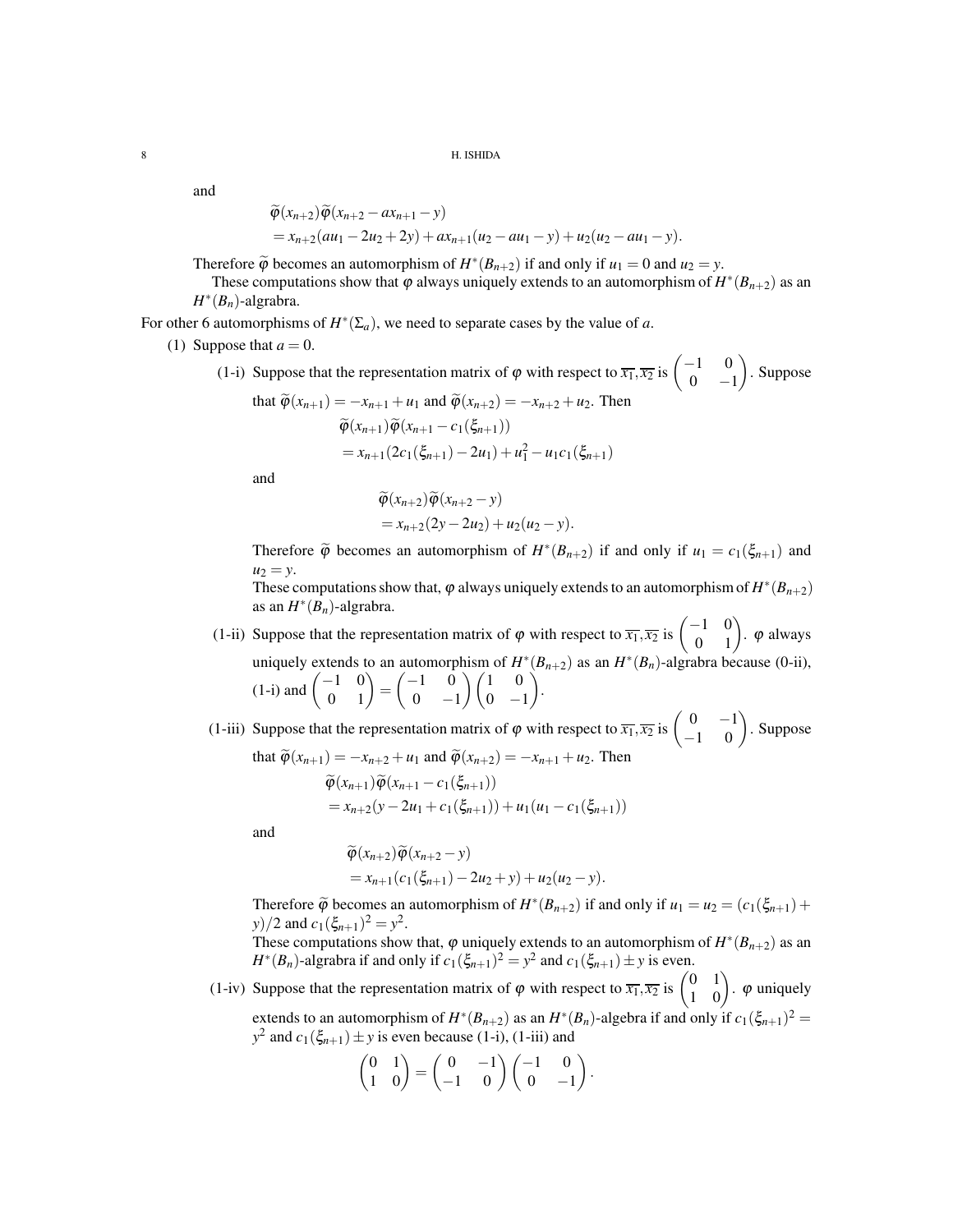(1-v) Suppose that the representation matrix of  $\varphi$  with respect to  $\overline{x_1}, \overline{x_2}$  is  $\pm$  $\begin{pmatrix} 0 & 1 \\ -1 & 0 \end{pmatrix}$ .  $\varphi$ uniquely extends to an automorphism of  $H^*(B_{n+2})$  as an  $H^*(B_n)$ -algrabra if and only if  $c_1(\xi_{n+1})^2 = y^2$  and  $c_1(\xi_{n+1}) \pm y$  is even because (0-ii), (1-iii), (1-iv) and

$$
\pm \begin{pmatrix} 0 & 1 \\ -1 & 0 \end{pmatrix} = \pm \begin{pmatrix} 0 & -1 \\ -1 & 0 \end{pmatrix} \begin{pmatrix} 1 & 0 \\ 0 & -1 \end{pmatrix}.
$$

- (2) Suppose that *a* is nonzero even.
	- (2-i) Suppose that the representation matrix of  $\varphi$  with respect to  $\overline{x_1}, \overline{x_2}$  is  $\begin{pmatrix} -1 & 0 \\ 0 & -1 \end{pmatrix}$  $0 -1$  $\overline{ }$ . Suppose that  $\widetilde{\omega}(x_{n+1}) = -x_{n+1} + u_1$  and  $\widetilde{\omega}(x_{n+2}) = -x_{n+2} + u_2$ . Then

$$
\tilde{\varphi}(x_{n+1}) = -x_{n+1} + u_1 \text{ and } \varphi(x_{n+2}) = -x_{n+2} + u_2. \text{ Then}
$$
\n
$$
\tilde{\varphi}(x_{n+1})\tilde{\varphi}(x_{n+1} - c_1(\xi_{n+1}))
$$
\n
$$
= x_{n+1}(2c_1(\xi_{n+1}) - 2u_1) + u_1^2 - u_1c_1(\xi_{n+1})
$$

and

$$
\begin{aligned} \widetilde{\varphi}(x_{n+2}) \widetilde{\varphi}(x_{n+2} - a x_{n+1} - y) \\ &= x_{n+2} (2y - 2u_2 + au_1) + a x_{n+1} u_2 + u_2 (u_2 - au_1 - y). \end{aligned}
$$

Therefore  $\widetilde{\varphi}$  becomes an automorphism of  $H^*(B_{n+2})$  if and only if  $u_1 = c_1(\xi_{n+1}), u_2 = 0$ and  $y = -\frac{a}{2}c_1(\xi_{n+1})$ .

These computations show that,  $\varphi$  uniquely extends to an automorphism of  $H^*(B_{n+2})$  as an  $H^*(B_n)$ -algrabra if and only if  $y = -\frac{a}{2}c_1(\xi_{n+1})$ .

(2-ii) Suppose that the representation matrix of  $\varphi$  with respect to  $\overline{x_1}, \overline{x_2}$  is  $\begin{pmatrix} -1 & -a \\ 0 & 1 \end{pmatrix}$ .  $\varphi$ uniquely extends to an automorphism of  $H^*(B_{n+2})$  as an  $H^*(B_n)$ -algrabra if and only if  $y = -\frac{a}{2}c_1(\xi_{n+1})$  because (0-ii), (2-i) and

$$
\begin{pmatrix} -1 & -a \\ 0 & 1 \end{pmatrix} = \begin{pmatrix} -1 & 0 \\ 0 & -1 \end{pmatrix} \begin{pmatrix} 1 & a \\ 0 & -1 \end{pmatrix}.
$$

(2-iii) Suppose that the representation matrix of  $\varphi$  with respect to  $\overline{x_1}, \overline{x_2}$  is  $\begin{pmatrix} \frac{a}{2} & \frac{a^2}{4} - 1 \\ 1 & a \end{pmatrix}$  $\frac{1}{-1}$   $\frac{a}{2}$  $\overline{\phantom{0}}$ . Suppose that  $\tilde{\varphi}(x_{n+1}) = -x_{n+2} + \frac{a}{2}x_{n+1} + u_1$  and  $\tilde{\varphi}(x_{n+2}) = -\frac{a}{2}x_{n+2} + (\frac{a^2}{4} - 1)x_{n+1} + u_2$ . Then  $\widetilde{\varphi}(x_{n+1})\widetilde{\varphi}(x_{n+1}-c_1(\xi_{n+1}))$  $= x_{n+2}(y - 2u_1 + c_1(\xi_{n+1}))$  $+ ax_{n+1}(u_1 + \frac{a-2}{4})$  $\frac{1}{4}c_1(\xi_{n+1}) + u_1(u_1 - c_1(\xi_{n+1}))$ 

and

$$
\tilde{\varphi}(x_{n+2})\tilde{\varphi}(x_{n+2} - ax_{n+1} - y)
$$
\n
$$
= \frac{a}{4}x_{n+2}(2au_1 + (2-a)y)
$$
\n
$$
+ x_{n+1}((1 - \frac{a^4}{16})c_1(\xi_{n+1}) - 2u_2 + (\frac{a^2}{4} - 1)(-au_1 - y))
$$
\n
$$
+ u_2(u_2 - au_1 - y),
$$

Therefore  $\widetilde{\varphi}$  becomes an automorphism of  $H^*(B_{n+2})$  if and only if  $u_1 = \frac{2-a}{4}c_1(\xi_{n+1}),$  $u_2 = \frac{4-a^2}{8}$  $\frac{a^2}{8}c_1(\xi_{n+1}), y = -\frac{a}{2}c_1(\xi_{n+1})$  and  $(4-a^2)c_1(\xi_{n+1})^2 = 0$ .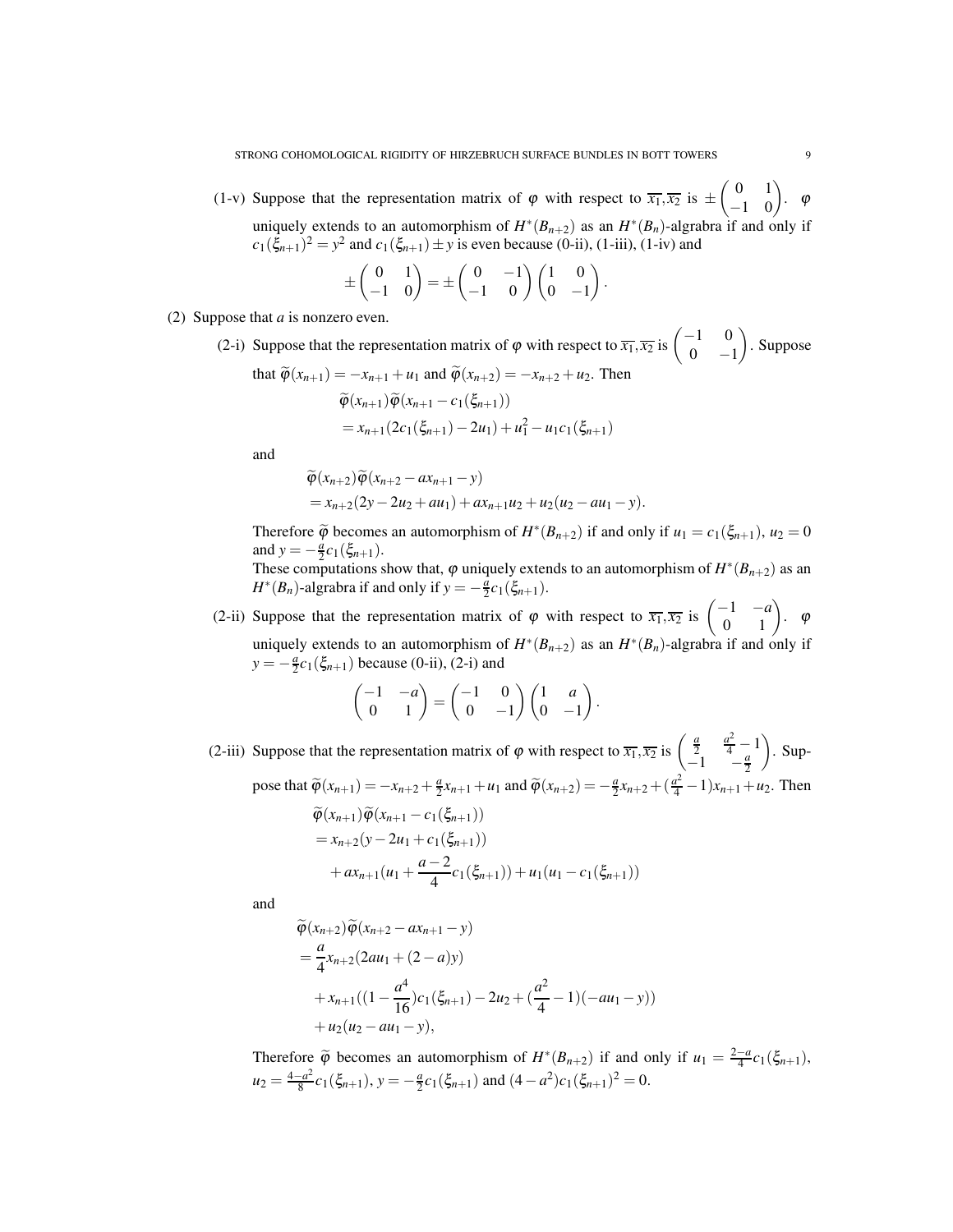These computations show that,  $\varphi$  uniquely extends to an automorphism of  $H^*(B_{n+2})$  as an  $H^*(B_n)$ -algrabra if and only if  $\frac{2\pm a}{4}c_1(\xi_{n+1})$  is integral,  $y = -\frac{a}{2}c_1(\xi_{n+1})$  and  $(4-a^2)c_1(\xi_{n+1})^2 =$ 0.

(2-iv) Suppose that the representation matrix of  $\varphi$  with respect to  $\overline{x_1}, \overline{x_2}$  is  $\begin{pmatrix} -\frac{a}{2} & -\frac{a^2}{4} + 1 \\ 0 & a \end{pmatrix}$  $1^{\frac{a}{2}}$  $\overline{\phantom{0}}$ .

Suppose that  $\tilde{\varphi}(x_{n+1}) = x_{n+2} - \frac{a}{2}x_{n+1} + u_1$  and  $\tilde{\varphi}(x_{n+2}) = \frac{a}{2}x_{n+2} + (-\frac{a^2}{4} + 1)x_{n+1} + u_2$ . Then

$$
\widetilde{\varphi}(x_{n+1})\widetilde{\varphi}(x_{n+1} - c_1(\xi_{n+1}))
$$
  
=  $x_{n+2}(y + 2u_1 - c_1(\xi_{n+1}))$   
+  $ax_{n+1}(-u_1 + \frac{2+a}{4}c_1(\xi_{n+1})) + u_1(u_1 - c_1(\xi_{n+1}))$ 

and

$$
\widetilde{\varphi}(x_{n+2})\widetilde{\varphi}(x_{n+2} - ax_{n+1} - y)
$$
\n
$$
= -\frac{a}{4}x_{n+2}(2u_1 + (2+a)y)
$$
\n
$$
+ x_{n+1}(2u_2 + (1 - \frac{a^2}{4})(au_1 + y) + (1 - \frac{a^4}{16})c_1(\xi_{n+1}))
$$
\n
$$
+ u_2(u_2 - au_1 - y).
$$

Therefore  $\widetilde{\varphi}$  becomes an automorphism of  $H^*(B_{n+2})$  if and only if  $u_1 = \frac{2+a}{4}c_1(\xi_{n+1}),$  $u_2 = -\frac{4-a^2}{8}$  $\frac{a^2}{8}c_1(\xi_{n+1}), y = -\frac{a}{2}c_1(\xi_{n+1})$  and  $(4-a^2)c_1(\xi_{n+1})^2 = 0$ . These computations show that,  $\varphi$  uniquely extends to an automorphism of  $H^*(B_{n+2})$  as an *H*<sup>\*</sup>(*B<sub>n</sub>*)-algrabra if and only if  $\frac{2\pm a}{4}c_1(\xi_{n+1})$  is integral,  $y = -\frac{a}{2}c_1(\xi_{n+1})$  and  $(4-a^2)c_1(\xi_{n+1})^2 =$ 0.

(2-v) Suppose that the representation matrix of  $\varphi$  with respect to  $\overline{x_1}, \overline{x_2}$  is  $\pm$  $\begin{pmatrix} \frac{a}{2} & \frac{a^2}{4} + 1 \end{pmatrix}$  $-1$   $\frac{a}{2}$ uniquely extends to an automorphism of  $H^*(B_{n+2})$  as an  $H^*(B_n)$ -algrabra if and only if  $\frac{2\pm a}{4}c_1(\xi_{n+1})$  is integral,  $y = -\frac{a}{2}c_1(\xi_{n+1})$  and  $(4-a^2)c_1(\xi_{n+1})^2 = 0$  because (0-ii), (2-iii),  $\setminus$ . ϕ (2-iv) and

$$
\pm \begin{pmatrix} \frac{a}{2} & \frac{a^2}{4} + 1 \\ -1 & -\frac{a}{2} \end{pmatrix} = \pm \begin{pmatrix} \frac{a}{2} & \frac{a^2}{4} - 1 \\ -1 & -\frac{a}{2} \end{pmatrix} \begin{pmatrix} 1 & a \\ 0 & -1 \end{pmatrix}.
$$

(3) Suppose that *a* is odd.

(3-i) Suppose that the representation matrix of  $\varphi$  with respect to  $\overline{x_1}, \overline{x_2}$  is  $\begin{pmatrix} -1 & 0 \\ 0 & 0 \end{pmatrix}$  $0 -1$  $\overline{ }$ . Suppose

that 
$$
\widetilde{\varphi}(x_{n+1}) = -x_{n+1} + u_1
$$
 and  $\widetilde{\varphi}(x_{n+2}) = -x_{n+2} + u_2$ . Then  
\n
$$
\widetilde{\varphi}(x_{n+1}) \widetilde{\varphi}(x_{n+1} - c_1(\xi_{n+1}))
$$
\n
$$
= x_{n+1} (2c_1(\xi_{n+1}) - 2u_1) + u_1^2 - u_1 c_1(\xi_{n+1})
$$

and

$$
\widetilde{\varphi}(x_{n+2})\widetilde{\varphi}(x_{n+2} - ax_{n+1} - y)
$$
  
=  $x_{n+2}(2y - 2u_2 + au_1) + ax_{n+1}u_2 + u_2(u_2 - au_1 - y).$ 

Therefore  $\widetilde{\varphi}$  becomes an automorphism of  $H^*(B_{n+2})$  if and only if  $u_1 = c_1(\xi_{n+1}), u_2 = 0$ and  $y = -\frac{a}{2}c_1(\xi_{n+1})$ .

These computations show that,  $\varphi$  uniquely extends to an automorphism of  $H^*(B_{n+2})$  as an *H*<sup>\*</sup>(*B<sub>n</sub>*)-algrabra if and only if  $c_1(\xi_{n+1})$  is even and  $y = -\frac{a}{2}c_1(\xi_{n+1})$ .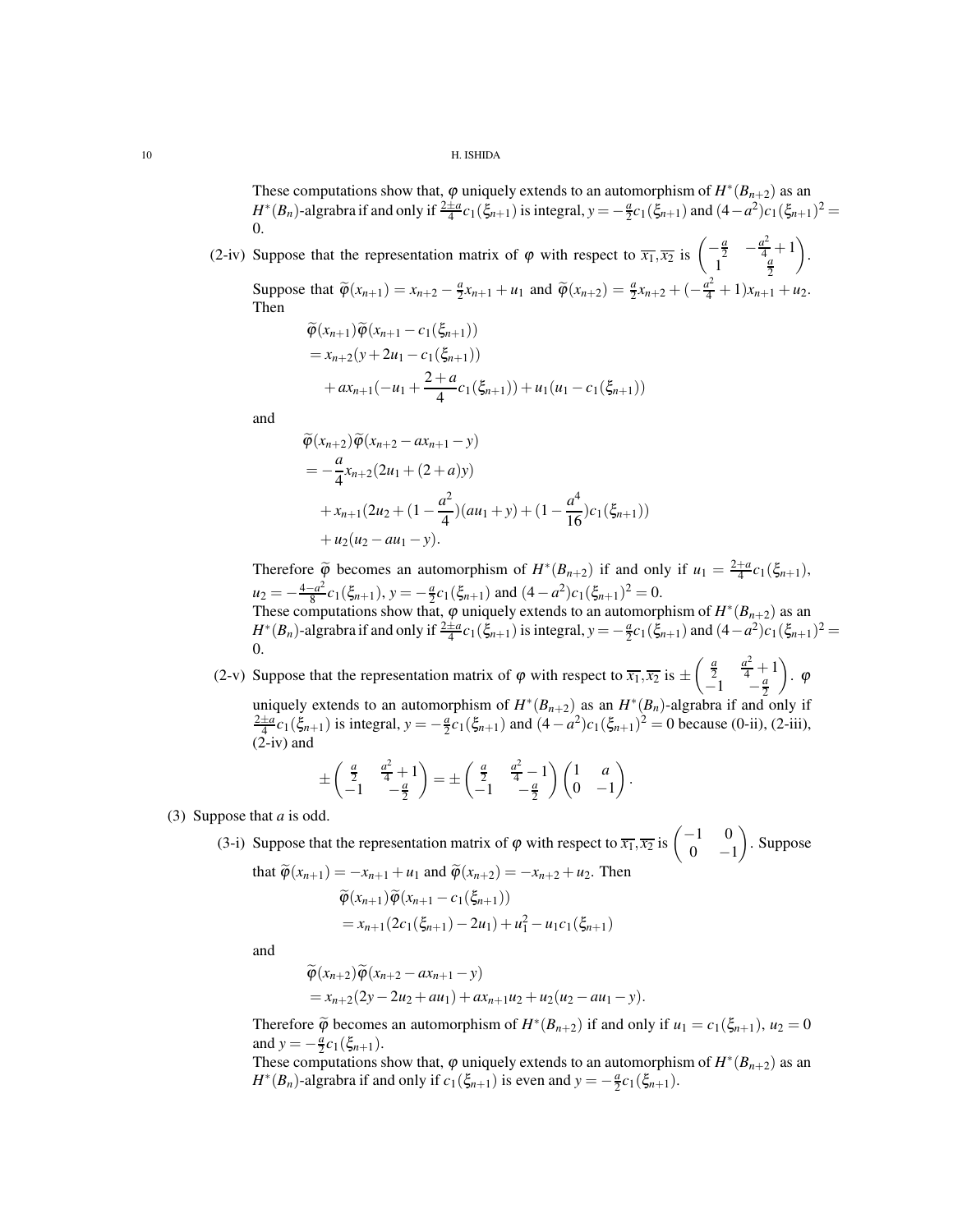(3-ii) Suppose that the representation matrix of  $\varphi$  with respect to  $\overline{x_1}, \overline{x_2}$  is  $\begin{pmatrix} -1 & -a \\ 0 & 1 \end{pmatrix}$ ,  $\varphi$  uniquely extends to an automorphism of  $H^*(B_{n+2})$  as an  $H^*(B_n)$ -algrabra if and only if  $c_1(\xi_{n+1})$  is even and  $y = -\frac{a}{2}c_1(\xi_{n+1})$  because (0-ii), (3-i) and

$$
\begin{pmatrix} -1 & -a \\ 0 & 1 \end{pmatrix} = \begin{pmatrix} -1 & 0 \\ 0 & -1 \end{pmatrix} \begin{pmatrix} 1 & a \\ 0 & -1 \end{pmatrix}.
$$

(3-iii) Suppose that the representation matrix of  $\varphi$  with respect to  $\overline{x_1}, \overline{x_2}$  is  $\begin{pmatrix} a & \frac{a^2-1}{2} \\ -2 & -a \end{pmatrix}$  $\setminus$ . Suppose that  $\tilde{\varphi}(x_{n+1}) = -2x_{n+2} + ax_{n+1} + u_1$  and  $\tilde{\varphi}(x_{n+2}) = -ax_{n+2} + (\frac{a^2-1}{2})x_{n+1} + u_2$ . Then  $\widetilde{\varphi}(x_{n+1})\widetilde{\varphi}(x_{n+1}-c_1(\xi_{n+1}))$ 

$$
= 2x_{n+2}(2y - 2u_1 + c_1(\xi_{n+1}))
$$
  
+ ax\_{n+1}(2u\_1 + (a-1)c\_1(\xi\_{n+1})) + u\_1(u\_1 - c\_1(\xi\_{n+1}))

and

$$
\widetilde{\varphi}(x_{n+2})\widetilde{\varphi}(x_{n+2} - ax_{n+1} - y)
$$
  
=  $ax_{n+2}(au_1 + (1-a)y)$   
+  $x_{n+1}(-u_2 + (\frac{1-a^2}{2})(au_1 + y) + \frac{1-a^4}{4}c_1(\xi_{n+1}))$   
+  $u_2(u_2 - au_1 - y)$ .

Therefore  $\widetilde{\varphi}$  becomes an automorphism of  $H^*(B_{n+2})$  if and only if  $u_1 = \frac{1-a}{2}c_1(\xi_{n+1}),$  $u_2 = \frac{1-a^2}{4}$  $\frac{-a^2}{4}c_1(\xi_{n+1}), y = -\frac{a}{2}c_1(\xi_{n+1})$  and  $(1-a^2)c_1(\xi_{n+1})^2 = 0$ . These computations show that,  $\varphi$  uniquely extends to an automorphism of  $H^*(B_{n+2})$  as an *H*<sup>\*</sup>(*B<sub>n</sub>*)-algrabra if and only if  $c_1(\xi_{n+1})$  is even,  $y = -\frac{a}{2}c_1(\xi_{n+1})$  and  $(1 - a^2)c_1(\xi_{n+1})^2 =$ 0.

(3-iv) Suppose that the representation matrix of  $\varphi$  with respect to  $\overline{x_1}, \overline{x_2}$  is  $\begin{pmatrix} -a & -\frac{a^2-1}{2} \\ 2 & a \end{pmatrix}$  $\overline{\phantom{0}}$ . Sup-

pose that  $\tilde{\varphi}(x_{n+1}) = 2x_{n+2} - ax_{n+1} + u_1$  and  $\tilde{\varphi}(x_{n+2}) = ax_{n+2} - \left(\frac{a^2-1}{2}\right)x_{n+1} + u_2$ . Then

$$
\widetilde{\varphi}(x_{n+1})\widetilde{\varphi}(x_{n+1} - c_1(\xi_{n+1}))
$$
  
= 2x<sub>n+2</sub>(2y + 2u<sub>1</sub> - c<sub>1</sub>(\xi<sub>n+1</sub>))  
+ ax<sub>n+1</sub>(-2u<sub>1</sub> + (a+1)c<sub>1</sub>(\xi<sub>n+1</sub>)) + u<sub>1</sub>(u<sub>1</sub> - c<sub>1</sub>(\xi<sub>n+1</sub>))

and

$$
\widetilde{\varphi}(x_{n+2})\widetilde{\varphi}(x_{n+2} - ax_{n+1} - y)
$$
  
=  $-ax_{n+2}(au_1 + (a+1)y)$   
+  $x_{n+1}(u_2 + \frac{a^2 - 1}{2}(au_1 + y) + \frac{1 - a^4}{4}c_1(\xi_{n+1}))$   
+  $u_2(u_2 - au_1 - y)$ .

Therefore  $\widetilde{\varphi}$  becomes an automorphism of  $H^*(B_{n+2})$  if and only if  $u_1 = \frac{1+a}{2}c_1(\xi_{n+1}),$  $u_1 = -\frac{1-a^2}{4}$  $\frac{-a^2}{4}c_1(\xi_{n+1}), y = -\frac{a}{2}c_1(\xi_{n+1})$  and  $(1-a^2)c_1(\xi_{n+1})^2 = 0$ . These computations show that,  $\varphi$  uniquely extends to an automorphism of  $H^*(B_{n+2})$  as an *H*<sup>\*</sup>(*B<sub>n</sub>*)-algrabra if and only if  $c_1(\xi_{n+1})$  is even,  $y = -\frac{a}{2}c_1(\xi_{n+1})$  and  $(1 - a^2)c_1(\xi_{n+1})^2 =$ 0.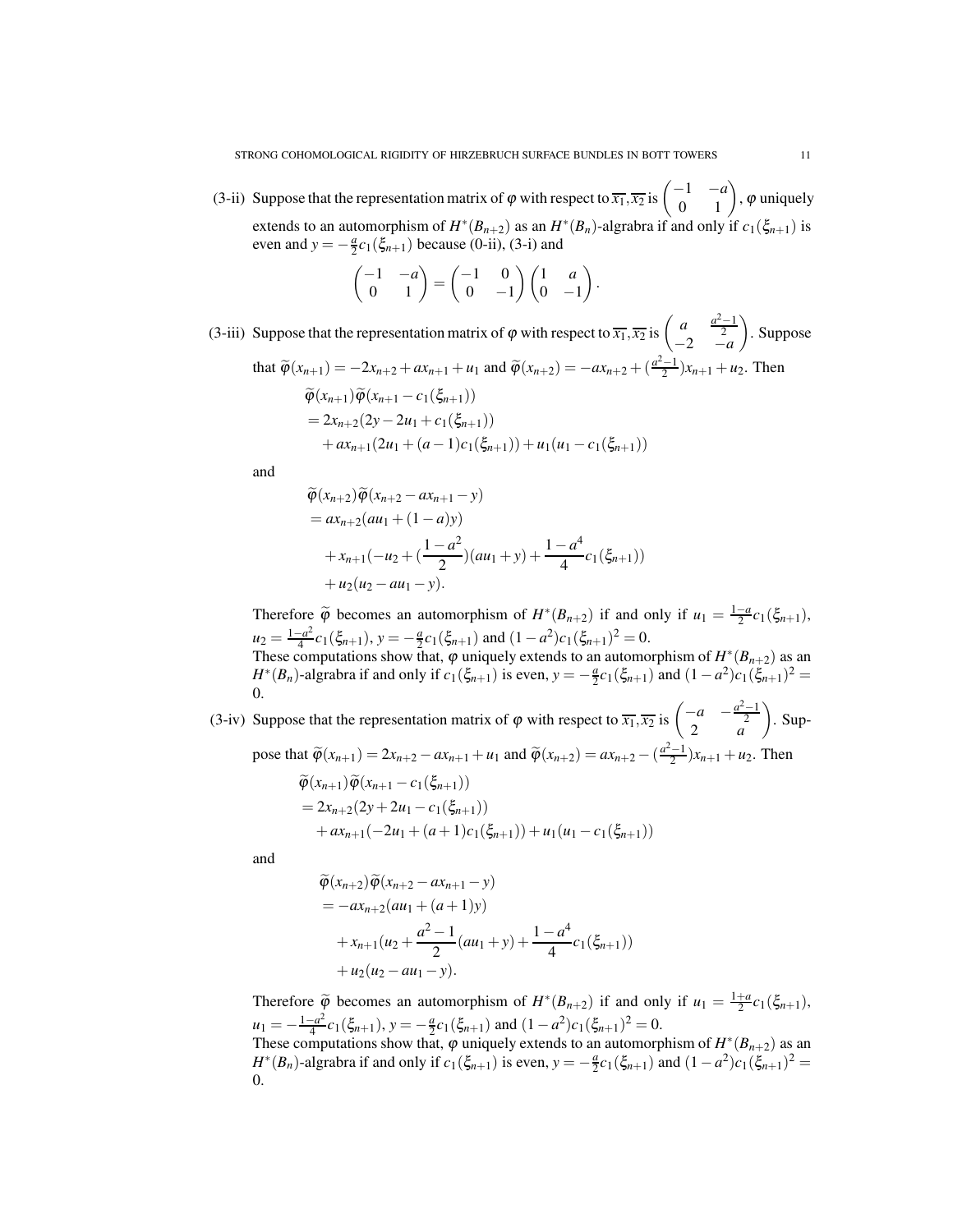(3-v) Suppose that the representation matrix of  $\varphi$  with respect to  $\overline{x_1}, \overline{x_2}$  is  $\pm$  $\begin{pmatrix} a & \frac{a^2-1}{2} \\ -2 & -a \end{pmatrix}$  $\overline{\phantom{0}}$ , ϕ uniquely extends to an automorphism of  $H^*(B_{n+2})$  as an  $H^*(B_n)$ -algrabra if and only if  $c_1(\xi_{n+1})$  is even,  $y = -\frac{a}{2}c_1(\xi_{n+1})$  and  $(1 - a^2)c_1(\xi_{n+1})^2 = 0$  because (0-ii), (3-iii), (3-iv) and ±  $\begin{pmatrix} a & \frac{a^2-1}{2} \\ -2 & -a \end{pmatrix}$  $\setminus$  $=$  $\pm$  $\begin{pmatrix} a & \frac{a^2+1}{2} \\ -2 & -a \end{pmatrix}$  $\bigwedge$  *(1 a*  $0 -1$  $\setminus$ .

### 5. REALIZING BUNDLE AUTOMORPHISMS

<span id="page-11-0"></span>We use the same notations as the previous section. In this section, we show that for any automorphism  $\widetilde{\varphi}: H^*(B_{n+2}) \to H^*(B_{n+2})$  as an  $H^*(B_n)$ -algebra there exists a bundle automorphism  $\widetilde{f}: B_{n+2} \to B_{n+2}$  over *B<sub>n</sub>* such that  $\tilde{f}^* = \tilde{\varphi}$ . By Theorem [2.6](#page-3-2) we know that such  $\tilde{f}$  exists if the representation matrix of the descent homomorphism  $\varphi: H^2(\Sigma_a) \to H^2(\Sigma_a)$  is upper triangular. In the sequel of this section we assume that the representation matrix of  $\varphi$  is not upper triangular. For a cohomology class α of degree 2, we denote by  $\gamma_k^{\alpha}$  a line bundle over  $B_k$  such that  $c_1(\gamma_k^{\alpha}) = \alpha$ .

(1) Suppose that  $a = 0$ . Then  $\xi_{n+2}$  is isomorphic to the pull-back of a line bundle over  $B_n$  because  $c_1(\xi_{n+2}) = y \in H^2(B_n)$ . Thus we may assume that  $\xi_{n+2} = \pi_{n+1}^* \gamma_n^y$ . Then the  $\mathbb{C}P^1$ -bundle  $B_{n+2} \to$ *B*<sub>*n*+1</sub> is the pull-back of  $\pi'_{n+1}: P(\underline{\mathbb{C}} \oplus \gamma_n^y) \to B_n$  by the  $\mathbb{C}P^1$ -bundle  $B_{n+1} \to B_n$ . Therefore

$$
B_{n+2}=\{(\ell_1,\ell_2)\in P(\underline{\mathbb{C}}\oplus \xi_{n+1})\times P(\underline{\mathbb{C}}\oplus \gamma_n^y)\mid \pi_{n+1}(\ell_1)=\pi'_{n+1}(\ell_2)\}.
$$

By (1-iii), (1-iv) and (1-v) in Section [4,](#page-6-0) we have that  $c_1(\xi_{n+1})^2 = y^2$  and  $c_1(\xi_{n+1}) \pm y$  is even. Thus we have

$$
P(\underline{\mathbb{C}} \oplus \gamma_n^y) \cong P(\gamma_n^{\frac{1}{2}(c_1(\xi_{n+1})-y)} \oplus \gamma_n^{\frac{1}{2}(c_1(\xi_{n+1})+y)})
$$
  
\n
$$
\cong P(\underline{\mathbb{C}} \oplus \xi_{n+1})
$$

by Lemma [2.1](#page-1-1) and Theorem [2.5.](#page-3-1) Through this bundle isomorphism,  $\tilde{\varphi}$  is induced by one of the maps given by  $(\ell_1, \ell_2) \mapsto (\ell_2, \ell_1), (\ell_1, \ell_2) \mapsto (\ell_2^{\perp}, \ell_1), (\ell_1, \ell_2) \mapsto (\ell_2, \ell_1^{\perp})$  or  $(\ell_1, \ell_2) \mapsto (\ell_2^{\perp}, \ell_1^{\perp})$ .

(2) Suppose that *a* is nonzero even. By (2-iii), (2-iv) and (2-v) in Section [4,](#page-6-0) we have that  $y = -\frac{a}{2}c_1(\xi_{n+1})$ . Since  $c_1(\xi_{n+2}) = ax_{n+1} + y$  and  $x_{n+1}(x_{n+1} - c_1(\xi_{n+1})) = 0$ , we have

$$
P(\underline{\mathbb{C}} \oplus \xi_{n+2}) \cong P(\underline{\mathbb{C}} \oplus \gamma_{n+1}^{ax_{n+1}+y})
$$
  
\n
$$
\cong P(\gamma_{n+1}^{-\frac{a}{2}x_{n+1}} \oplus \gamma_{n+1}^{\frac{a}{2}(x_{n+1}-c_1(\xi_{n+1}))})
$$
  
\n
$$
\cong P(\underline{\mathbb{C}} \oplus \gamma_{n+1}^{-\frac{a}{2}c_1(\xi_{n+1})})
$$

as bundles over  $B_{n+1}$  by Lemma [2.1](#page-1-1) and Theorem [2.5.](#page-3-1) Let  $B'_{n+2} = P(\underline{\mathbb{C}} \oplus \gamma_{n+1}^{-\frac{a}{2}c_1(\xi_1)}$ as bundles over  $B_{n+1}$  by Lemma 2.1 and Theorem 2.5. Let  $B'_{n+2} = P(\underline{C} \oplus \gamma_{n+1}^{2(1\setminus\{1\})})$ . Let  $\widetilde{g}: B_{n+2} \to B'_{n+2}$  be the bundle isomorphism. Then the composition  $(\widetilde{g}^{-1})^* \circ \widetilde{\varphi} \circ \widetilde{g}^*: H^*(B'_{n+2})$ an automorphism as an  $H^*(B_n)$ -algebra. This together with (1) yields that  $(\tilde{g}^{-1})^* \circ \tilde{\varphi} \circ \tilde{g}^*$  is induced by a bundle automorphism  $\tilde{f}' : B'_{n+2} \to B'_{n+2}$ . Therefore  $\tilde{\varphi}$  is induced by a bundle automorphism *g*<sup>−1</sup> ◦  $\widetilde{f'}$  ◦  $\widetilde{g}$ .

(3) Suppose that *a* is odd and  $a \neq \pm 1$ . By (3-iii), (3-iv) and (3-v) in Section [4,](#page-6-0) we have that  $c_1(\xi_{n+1})$  is even and  $c_1(\xi_{n+1})^2 = 0$ . Thus we have

*<sup>n</sup>* )

$$
B_{n+1} = P(\underline{\mathbb{C}} \oplus \xi_{n+1})
$$
  
\n
$$
\cong P(\underline{\mathbb{C}} \oplus \gamma_n^{c_1(\xi_{n+1})})
$$
  
\n
$$
\cong P(\gamma_n^{-\frac{1}{2}c_1(\xi_{n+1})} \oplus \gamma_n^{\frac{1}{2}c_1(\xi_{n+1})}
$$
  
\n
$$
\cong P(\underline{\mathbb{C}} \oplus \underline{\mathbb{C}})
$$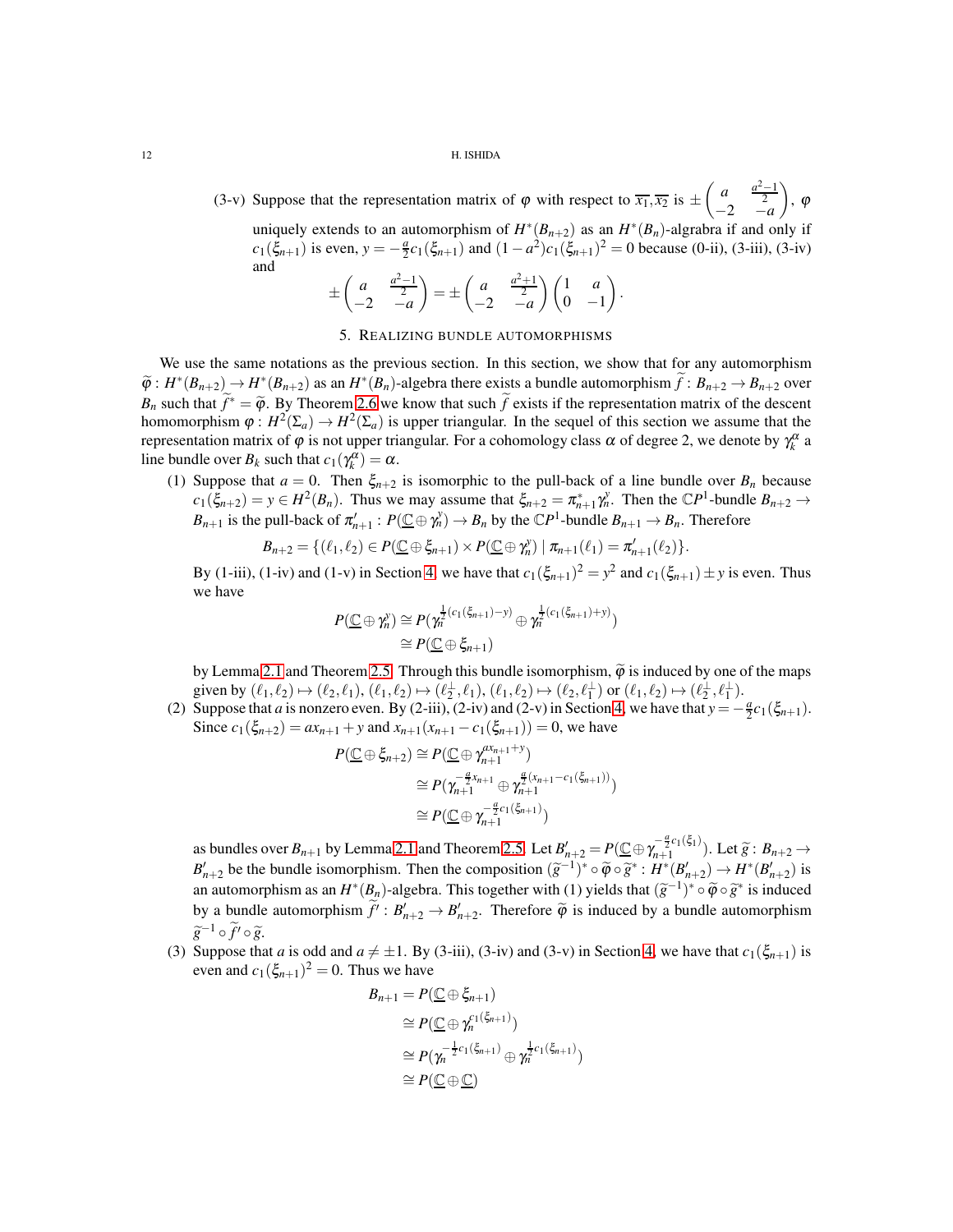as bundles over  $B_n$  by Lemma [2.1](#page-1-1) and Theorem [2.5.](#page-3-1) Let  $\pi'_{n+1}: B'_{n+1} \to B_n$  be the product  $\mathbb{C}P^1$ bundle over  $B_n$ . Let  $\tilde{h}: B'_{n+1} \to B_{n+1}$  be the bundle isomorphism. Let  $\pi'_{n+2}: B'_{n+2} \to B'_{n+1}$  be the pull-back of  $\pi_{n+2}$ :  $B_{n+2} \to B_{n+1}$  by  $\tilde{h}$  and  $\tilde{g}: B'_{n+2} \to B_{n+2}$  the bundle isomorphism induced by  $\widetilde{h}$ . Then the composition  $\widetilde{g}^* \circ \widetilde{\varphi} \circ (\widetilde{g}^{-1})^* : H^*(B'_{n+2}) \to H^*(B'_{n+2})$  is an automorphism as an  $H^*(B)$  $H^*(B_n)$ -algebra. Let  $x'_{n+1}, x'_{n+2}$  be the first Chern classes of the tautological line bundles of  $B'_{n+1}$ ,  $B'_{n+2}$ , respectively. Let  $\overline{x'_{n+1}}$  and  $\overline{x'_{n+2}}$  be the image of  $x'_{n+2}$  and  $x'_{n+1}$  by the projection  $H^2(B'_{n+2}) \to$  $H^2(B'_{n+2})/H^2(B_n)$ , respectively. Since the representation matrix of  $\tilde{g}^*: H^2(B_{n+2}) \to H^2(B'_{n+2})$  with respect to  $x_1, \ldots, x_n, x_{n+1}, x_{n+2}$  and  $x_1, \ldots, x_n, x'_{n+1}, x'_{n+2}$  is upper triangular, we have that the descent homomorphism of  $\tilde{g}^* \circ \tilde{\varphi} \circ (\tilde{g}^{-1})^*$  with respect to  $\overline{x'_{n+1}}, \overline{x'_{n+2}}$  is not uppet triangular. By (3-iii), (3iv), (3-v) and  $B'_{n+1} = P(\underline{C} \oplus \underline{C})$ , we have that there exists  $a' \in \mathbb{Z}$  such that  $\tilde{h}^*(c_1(\xi_{n+2})) = a'x'_1$ . Therefore  $\pi'_{n+1} \circ \pi'_{n+2}$ :  $B'_{n+2} \to B_n$  is a trivial bundle with fiber  $\Sigma_{a'}$  over  $B_n$ . Since the Hirzebruch surface  $\Sigma_{\alpha'}$  is strongly cohomological rigid as we saw in Section [3,](#page-3-0) we have that  $\widetilde{g}^* \circ \widetilde{\varphi} \circ (\widetilde{g}^{-1})^*$  is induced by a bundle automorphism  $\tilde{f}'$  of  $B'_{n+2} \to B_n$ . Thus  $\tilde{\varphi}$  is induced by the bundle automorphism  $\widetilde{g} \circ \widetilde{f}' \circ \widetilde{g}^{-1}.$ 

(4) Suppose that  $a = \pm 1$ . By Lemma [3.1,](#page-6-1) there exists an  $S^1$ -equivariant diffeomormophism  $f$  of  $\Sigma_a$  such that  $f^* = \varphi$ . By (3-iii), (3-iv) and (3-v) in Section [4,](#page-6-0) we have that  $y = -\frac{a}{2}c_1(\xi_{n+1})$ . Therefore the structure group of the fiber bundle  $B_{n+2} \to B_n$  with fiber  $\Sigma_a$  can be reduced to the  $S^1$ -action. Therefore the diffeomorphism *f* of  $\Sigma_a$  extends to the bundle automorphism *f* of the  $\Sigma_a$ -bundle  $B_{n+2} \to B_n$ .

# 6. ALGEBRA ISOMORPHISMS OF HIRZEBRUCH SURFACE BUNDLES

<span id="page-12-0"></span>We use the same notation as Sections [4](#page-6-0) and [5.](#page-11-0) Let  $\xi'_{n+1}$  be a complex line bundle over  $B_n$  and  $\pi'_{n+1}: B'_{n+1} \to B'_{n+1}$ *B*<sub>*n*</sub> be the projectivization  $P(\underline{\mathbb{C}} \oplus \xi'_{n+1}) \to B_n$ . Let  $\xi'_{n+2}$  be a complex line bundle over  $B'_{n+1}$  and  $\pi'_{n+2} : B'_{n+2} \to B_n$  $B'_{n+1}$  be the projectivization  $P(\underline{C} \oplus \xi'_{n+2}) \to B'_{n+1}$ . As well as  $H^*(B_{n+2})$ , we think of  $H^*(B_n)$  and  $H^*(B_{n+1})$ as subalgebras of  $H^*(B_{n+2})$  via the injections  $(\pi'_{n+1})^*$  and  $(\pi'_{n+2})^*$ . Then  $H^*(B'_{n+2})$  is freely generated by  $x'_{n+2} = c_1(\gamma_{n+2})$  and  $x'_{n+1} = c_1(\gamma_{n+1})$  as an  $H^*(B_n)$ -algebra, where  $\gamma'_{n+2}$  and  $\gamma'_{n+1}$  are tautological line bundles of  $B'_{n+2} \to B'_{n+1}$  and  $B'_{n+1} \to B_n$ , respectively. In this section, we show that if  $H^*(B_{n+2})$  and  $H^*(B'_{n+2})$  are isomorphic as  $H^*(B_n)$ -algebras then  $B_{n+2}$  and  $B'_{n+2}$  are isomorphic as bundles over  $B_n$ .

Suppose that  $c_1(\xi_{n+2}') = a'x'_{n+1} + y'$  for  $a' \in \mathbb{Z}$  and  $y' \in H^2(B_n)$ . Then the bundle  $B'_{n+2} \to B_n$  is a fiber bundle with fiber  $\Sigma_{a'}$ . Let  $\overline{x'_1}$  and  $\overline{x'_2}$  be the image of  $x'_{n+1}$  and  $x'_{n+2}$  by the projection  $H^2(B'_{n+2}) \to H^2(\Sigma_{a'}) \cong$  $H^2(B'_{n+2})/H^2(B_n)$ , respectively. Let  $\widetilde{\psi}: H^2(B_{n+2}) \to H^2(B'_{n+2})$  be a homomorphism as  $\mathbb{Z}$ -modules. Suppose that

$$
\widetilde{\psi}(\overline{x_1}) = \psi_{11}\overline{x'_1} + \psi_{21}\overline{x'_2} + \nu_1,\n\widetilde{\psi}(\overline{x_2}) = \psi_{12}\overline{x'_1} + \psi_{22}\overline{x'_2} + \nu_2,
$$

here  $\psi_{ij} \in \mathbb{Z}$  for  $i, j = 1, 2$  and  $\nu_1, \nu_2 \in H^2(B)$ . Assume that  $\widetilde{\psi}$  extends to an isomorphism of  $H^*(B_n)$ -algebras. Then  $\widetilde{\psi}$  descends to an isomorphism  $\psi : H^*(\Sigma_a) \to H^*(\Sigma_{a'})$  whose representation matrix with respect to  $\overline{x_1}, \overline{x_2}$  and  $\overline{x'_1}, \overline{x'_2}$  is  $\begin{pmatrix} \psi_{11} & \psi_{12} \\ \psi_{21} & \psi_{22} \end{pmatrix}$ . In particular, *a* and *a*<sup>*'*</sup> have the same parity. If the representation matrix of  $\psi$  is upper triangular, then  $\tilde{\varphi}$  is induced by a bundle isomorphism  $B_{n+2} \to B'_{n+2}$  by Theorem [2.6.](#page-3-2) In the sequel of this section, we always assume that the representation matrix of  $\psi$  is not upper triangular.

Let  $\widetilde{\varphi}: H^*(B'_{n+2}) \to H^*(B'_{n+2})$  be the automorphism as an  $H^*(B)$ -algebra given by  $\widetilde{\varphi}(x'_{n+1}) = x'_{n+1}$  and  $\widetilde{\varphi}(x'_{n+2}) = -x'_{n+2} + c_1(\xi'_{n+2})$ . Then  $\widetilde{\psi}^{-1} \circ \widetilde{\varphi} \circ \widetilde{\psi} : H^*(B_{n+2}) \to H^*(B_{n+2})$  is an automorphism as an  $H^*(B_n)$ algebra.  $\widetilde{\psi}^{-1} \circ \widetilde{\varphi} \circ \widetilde{\psi} : H^*(B_{n+2}) \to H^*(B_{n+2})$  descends to an isomorphism  $H^*(\Sigma_a) \to H^*(\Sigma_a)$  whose representation matrix with respect to  $\overline{x_1}, \overline{x_2}$  is  $\begin{pmatrix} -1 & a \\ 0 & 1 \end{pmatrix}$ .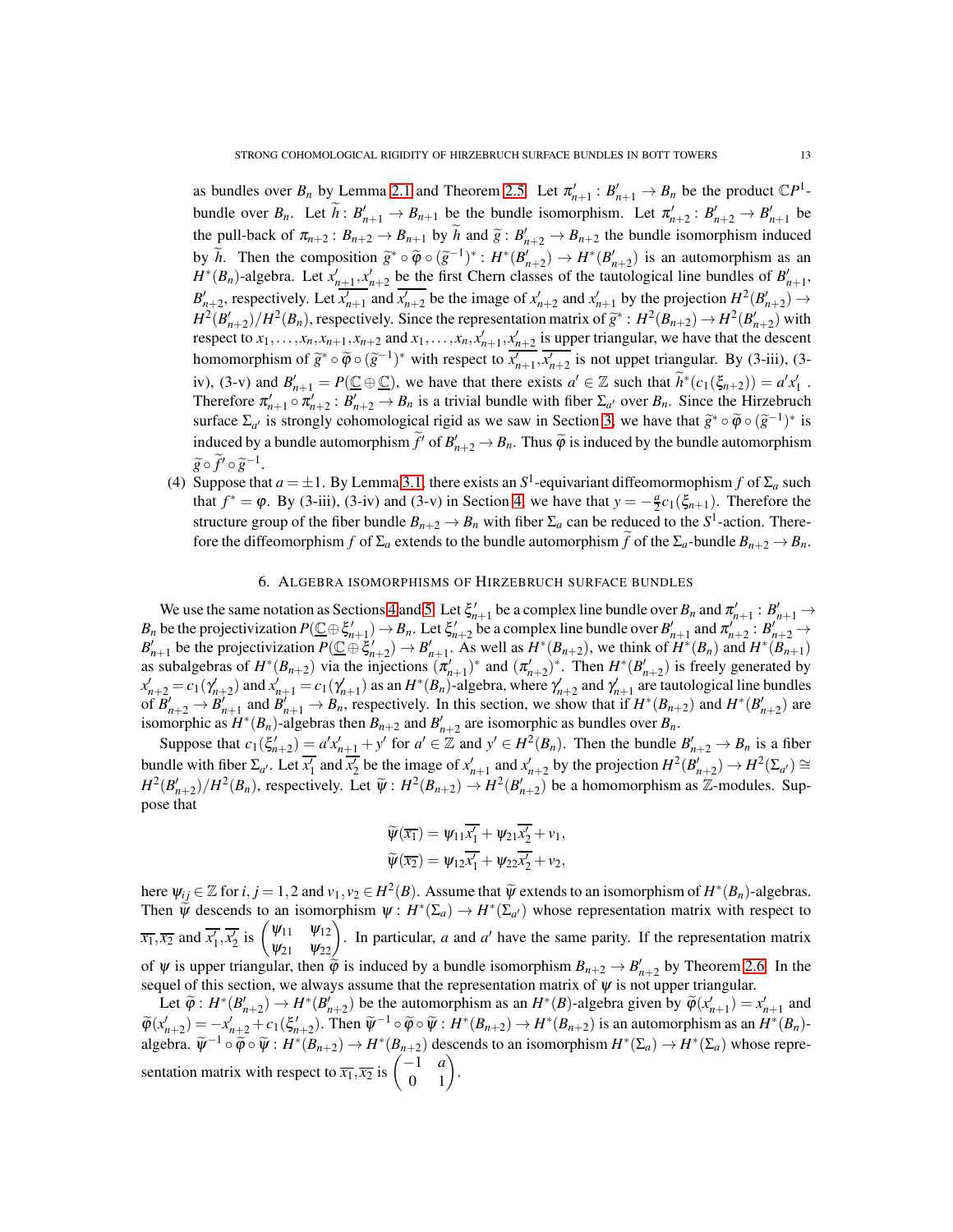As before, for a cohomology class  $\alpha$  of degree 2, we denote by  $\gamma_k^{\alpha}$  a line bundel over  $B_k$  such that  $c_1(\gamma_k^{\alpha}) = \alpha$ . We also denote by  $\gamma_{n+1}^{\alpha}$  and  $\gamma_{n+2}^{\alpha}$  line bundles over  $B'_{n+1}$  and  $B'_{n+2}$ , respectively.

(1) Suppose that *a* and *a'* are 0. Since *a* and *a'* are 0,  $B_{n+2}$  is isomorphic to the fiber product of  $B_{n+1}$  =  $P(\overline{\mathbb{C}} \oplus \xi_{n+1}) \to B_n$  and  $P(\overline{\mathbb{C}} \oplus \gamma_n^y) \to B_n$  and  $B'_{n+2}$  is the fiber product of  $B'_{n+1} = P(\overline{\mathbb{C}} \oplus \xi'_{n+1}) \to B_n$ and  $P(\underline{\mathbb{C}} \oplus \gamma_n^{y'}) \to B_n$ . We will show that  $P(\underline{\mathbb{C}} \oplus \xi_{n+1}) \cong P(\underline{\mathbb{C}} \oplus \gamma_n^{y'})$  and  $P(\underline{\mathbb{C}} \oplus \gamma_n^{y'}) \cong P(\underline{\mathbb{C}} \oplus \xi_{n+1}')$  as bundles over  $B_n$ . Since the primitive square zero elements in  $H^2(\Sigma_0)$  are  $\pm \overline{x_1} = \pm \overline{x'_1}$  and  $\pm \overline{x_2} = \pm \overline{x'_2}$ , and  $\psi$  is an isomorphism whose representation matrix is not upper triangular, we have that  $\psi(\overline{x_1}) =$  $s_1\overline{x'_2}$  and  $\psi(\overline{x_2}) = s_2\overline{x'_1}$  for some  $s_1, s_2 = \pm 1$ . It follows from  $\widetilde{\psi}(x_{n+1})\widetilde{\psi}(x_{n+1} - c_1(\xi_{n+1})) = 0$  that

$$
0 = \widetilde{\psi}(x_{n+1})\widetilde{\psi}(x_{n+1} - c_1(\xi_{n+1}))
$$
  
=  $x'_{n+2}(y' + 2s_1v_1 - s_1c_1(\xi_{n+1})) + v_1(v_1 - c_1(\xi_{n+1})).$ 

Thus we have  $y' \pm c_1(\xi_{n+1})$  is even and  $y'^2 = c_1(\xi_{n+1})^2$ . Therefore

$$
P(\underline{\mathbb{C}} \oplus \xi_{n+1}) \cong P(\underline{\mathbb{C}} \oplus \gamma_n^{c_1(\xi_{n+1})})
$$
  
\n
$$
\cong P(\gamma_n^{\frac{1}{2}(y'-c_1(\xi_{n+1}))} \oplus \gamma_n^{\frac{1}{2}(c_1(\xi_{n+1})+y')}
$$
  
\n
$$
\cong P(\underline{\mathbb{C}} \oplus \gamma_n^{y'})
$$

by Lemma [2.1](#page-1-1) and Theorem [2.5.](#page-3-1) It follows from  $\tilde{\psi}(x_{n+2})\tilde{\psi}(x_{n+2}-c_1(\xi_{n+2}))=0$  that

$$
0 = \widetilde{\psi}(x_{n+2}) \widetilde{\psi}(x_{n+2} - ax_{n+1} - y)
$$
  
=  $x'_1(c_1(\xi'_{n+1}) - 2s_2v_2 - s_2y) + v_2(v_2 - y).$ 

Thus we have  $c_1(\xi'_{n+1}) \pm y$  is even and  $c_1(\xi'_{n+1})^2 = y^2$ . Therefore

$$
P(\underline{\mathbb{C}} \oplus \xi'_{n+1}) \cong P(\underline{\mathbb{C}} \oplus \gamma_n^{c_1(\xi'_{n+1})})
$$
  
\n
$$
\cong P(\gamma_n^{\frac{1}{2}(y-c_1(\xi'_{n+1}))} \oplus \gamma_n^{\frac{1}{2}(c_1(\xi'_{n+1})+y)}
$$
  
\n
$$
\cong P(\underline{\mathbb{C}} \oplus \gamma_n^y)
$$

by Lemma [2.1](#page-1-1) and Theorem [2.5.](#page-3-1) Therefore  $B_{n+2}$  and  $B'_{n+2}$  are isomorhphic as bundles over  $B_n$ .

(2) Suppose that *a* and  $a'$  are even and one of them is nonzero. If *a* is nonzero, then it follows from (2-ii) in Section [4](#page-6-0) that  $y = -\frac{a}{2}c_1(\xi_{n+1})$ . Thus by Lemma [2.1](#page-1-1) and Theorem [2.5](#page-3-1) we have that

$$
P(\underline{\mathbb{C}} \oplus \xi_{n+2}) \cong P(\underline{\mathbb{C}} \oplus \gamma_{n+1}^{\alpha x_{n+1} + y})
$$
  
\n
$$
\cong P(\underline{\mathbb{C}} \oplus \gamma^{\alpha x_{n+1} - \frac{a}{2}c_1(\xi_{n+1}))})
$$
  
\n
$$
\cong P(\gamma_{n+1}^{-\frac{a}{2}x_{n+1}} \oplus \gamma_{n+1}^{\frac{a}{2}(x_{n+1} - c_1(\xi_{n+1}))})
$$
  
\n
$$
\cong P(\underline{\mathbb{C}} \oplus \gamma_{n+1}^{-\frac{a}{2}c_1(\xi_{n+1})})
$$
  
\n
$$
\cong P(\underline{\mathbb{C}} \oplus \gamma_{n+1}^{\gamma})
$$

as bundles over  $B_{n+1}$ . Therefore we may assume that  $a = 0$ . Using the same argument, we may assume that  $a' = 0$ . It follows from (1) in this section that  $B_{n+2}$  and  $B'_{n+2}$  are isomorphic as bundles over *Bn*.

(3) Suppose that *a* and *a'* are odd. By (3-ii) in Section [4,](#page-6-0) we have that  $y = -\frac{a}{2}c_1(\xi_{n+1})$ . By the same argument we have that  $y' = -\frac{a'}{2}$  $\frac{a'}{2}c_1(\xi'_{n+1})$ . Since the primitive square zero elements in  $H^2(\Sigma_a)$  (respectively,  $H^2(\Sigma_{a'})$  are  $\pm \overline{x_1}$  (respectively,  $\pm \overline{x_1'}$ ) and  $\pm (2\overline{x_2} - a\overline{x_1})$  (respectively,  $\pm (2\overline{x_2'} - a'\overline{x_1'})$ ) and the representation matrix of the isomorphism  $\psi : H^2(\Sigma_a) \to H^2(\Sigma_{a'})$  is not upper triangular, we have that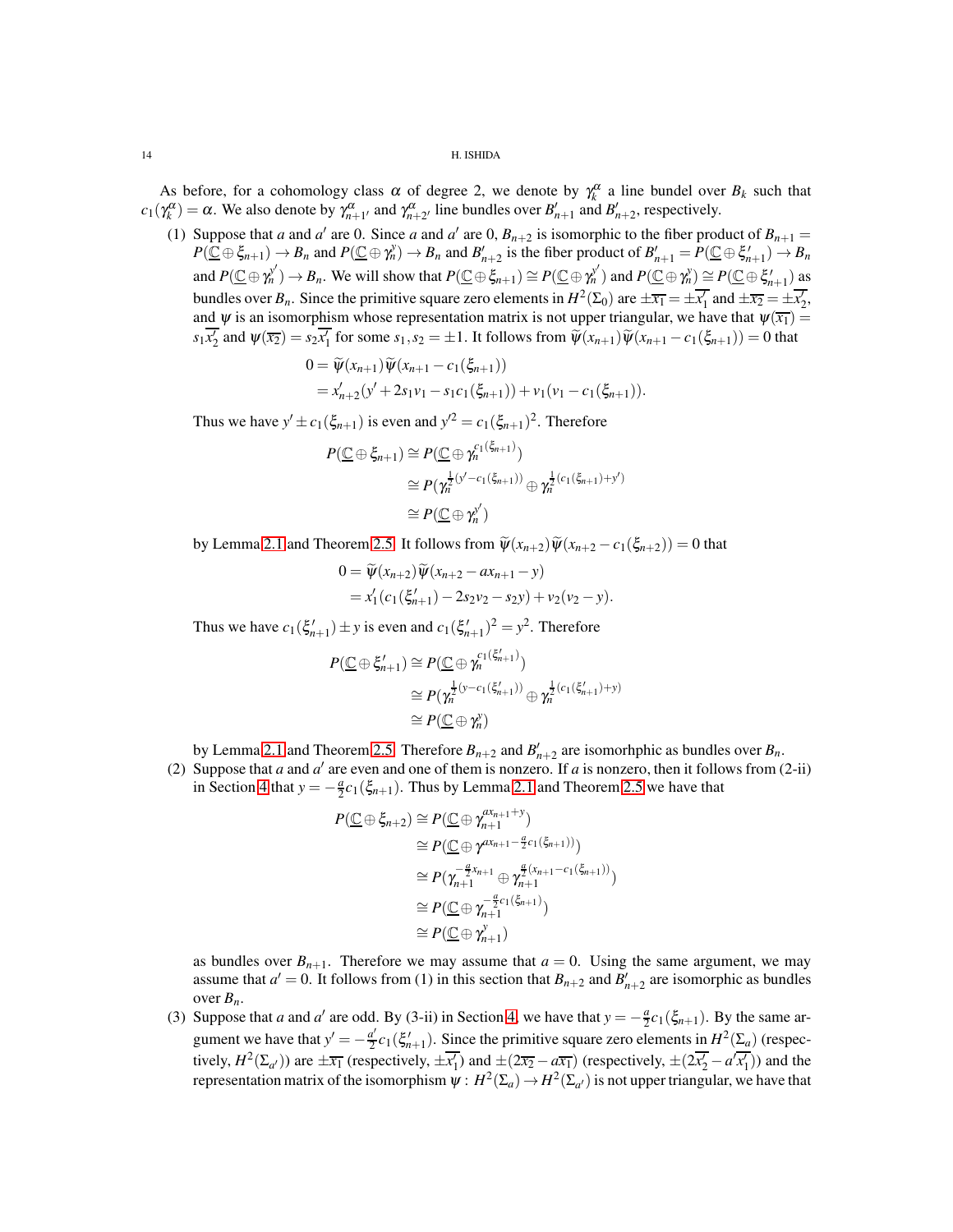$\psi(\overline{x_1}) = s_1(2\overline{x_2'} - a'\overline{x_1'})$  and  $\psi(2\overline{x_2} - a\overline{x_1}) = s_2\overline{x_1'}$  for  $s_1, s_2 = \pm 1$ . Then  $\psi(\overline{x_2}) = as_1\overline{x_2'} + \frac{s_2-s_1ad}{2}\overline{x_1'}$ . It follows from  $\widetilde{\psi}(x_{n+1})\widetilde{\psi}(x_{n+1} - c_1(\xi_{n+1})) = 0$  that

$$
0 = \widetilde{\psi}(x_{n+1})\widetilde{\psi}(x_{n+1} - c_1(\xi_{n+1}))
$$
  
=  $x'_{n+2}(-2a'c_1(\xi'_{n+1}) + 4s_1v_1 - 2s_1c_1(\xi_{n+1}))$   
+  $s_1a'x'_{n+1}(s_1a'c_1(\xi'_{n+1}) - 2v_1 + c_1(\xi_{n+1}))$   
+  $v_1(v_1 - c_1(\xi_{n+1})).$ 

Thus we have  $v_1 = \frac{1}{2}(s_1a'c_1(\xi'_{n+1}) + c_1(\xi_{n+1}))$  and  $a'^2c_1(\xi'_{n+1})^2 = c_1(\xi_{n+1})^2$ . It follows from  $\widetilde{\psi}(x_{n+2})\widetilde{\psi}(x_{n+2}-c_1(\xi_{n+2}))=0$  that

$$
0 = \widetilde{\psi}(x_{n+2})\widetilde{\psi}(x_{n+2} - c_1(\xi_{n+2}))
$$
  
=  $x'_{n+1}$   $\left(\frac{1 - s_1 s_2 a a'}{4} c_1(\xi'_{n+1}) + s_2 v_2\right)$   
+  $v_2(v_2 - \frac{s_1 a a'}{2} c_1(\xi'_{n+1})).$ 

Thus we have  $v_2 = \frac{s_1 a a' - s_2}{4} c_1(\xi'_{n+1})$  and  $(a^2 a'^2 - 1) c_1(\xi'_{n+1})^2 = 0$ . If  $a^2 a'^2 \neq 1$ , then  $c_1(\xi'_{n+1})^2 = 0$ . By considering  $\widetilde{\psi}^{-1}$  instead of  $\widetilde{\psi}$ , we also have that  $c_1(\xi_{n+1})^2 = 0$ . By (3-ii) in Section [4,](#page-6-0) we have that  $c_1(\xi_{n+1})$  is even. By the same argument we also have that  $c_1(\xi'_{n+1})$  is even. Using the same argument as (3) in Section [5,](#page-11-0) we have that  $B_{n+2}$  and  $B'_{n+2}$  are trivial bundle over  $B_n$ . Since the parity of *a* and *a'* are the same, we have that  $B_{n+2}$  and  $B'_{n+2}$  are isomorphic as bundles.

Suppose that  $a^2a^2 = 1$ . Then  $a' = \pm 1$  and we have that  $c_1(\xi_{n+1}')^2 = c_1(\xi_{n+1})^2$  and  $c_1(\xi_{n+1}') \pm c_1(\xi_{n+1}')$  $c_1(\xi_{n+1})$  is even. Therefore it follows from Lemma [2.1](#page-1-1) and Theorem [2.5](#page-3-1) that

$$
P(\underline{\mathbb{C}} \oplus \xi_{n+1}) \cong P(\underline{\mathbb{C}} \oplus \gamma_n^{c_1(\xi_{n+1})})
$$
  
\n
$$
\cong P(\gamma_n^{\frac{1}{2}(-c_1(\xi_{n+1})+c_1(\xi'_{n+1}))} \oplus \gamma_n^{\frac{1}{2}(c_1(\xi_{n+1})+c_1(\xi'_{n+1}))})
$$
  
\n
$$
\cong P(\underline{\mathbb{C}} \oplus \gamma_n^{c_1(\xi'_{n+1})})
$$
  
\n
$$
\cong P(\underline{\mathbb{C}} \oplus \xi'_{n+1})
$$

as bundles over  $B_n$ . Let  $\widetilde{h}: B_{n+1} \to B'_{n+1}$  be the bundle isomorphism and  $\xi''_{n+2}$  the pull-back bundle of  $\xi'_{n+2}$  by  $\widetilde{h}$ . Let  $B''_{n+2} \to B_{n+1}$  be the projectivization  $P(\underline{C} \oplus \xi''_{n+2}) \to B_{n+1}$  and  $x''_{n+2}$  the first Chern class of the tautological line bundle of  $B_{n+2}$ . Let  $\tilde{g}: B''_{n+2} \to B'_{n+2}$  be the isomorphism induced by the pull-back  $\widetilde{h}^*$  as bundles over  $B_{n+1}$ . Then, the representation matrix of the descent homomorphism of  $\widetilde{g}^* \circ \widetilde{\psi}: H^*(B_{n+2}) \to H^*(B_{n+2}'')$  is not upper triangular. Thus we have that there exists an odd  $a''$  such that  $c_1(\xi''_{n+2}) = a''x_{n+1} - \frac{a''}{2}$  $a''_2 c_1(\xi_{n+1})$  by (3-ii) in Section [4.](#page-6-0) If  $a'' \neq \pm 1$ , then  $a^2 a''^2 \neq 1$ . By the same argument as the case when  $a^2a^2 = 1$  we have that  $B_{n+2}$  and  $B''_{n+2}$  are trivial bundles over  $B_n$ . If  $a'' = \pm 1$ , then we have that  $B_{n+2}$  and  $B''_{n+2}$  are isomorphic as bundles over  $B_n$  because  $c_1(\xi_{n+2}^{\prime\prime}) = \pm c_1(\xi_{n+2})$ . So  $B_{n+2}$  and  $B'_{n+2}$  are isomorphic as bundles over  $B_n$ .

# **REFERENCES**

- <span id="page-14-0"></span>[Cho2015] S. Choi, *Classification of Bott manifolds up to dimension 8*, Proc. Edinb. Math. Soc. (2) 58 (2015), no. 3, 653–659. MR3391366
- <span id="page-14-1"></span>[CM2012] S. Choi and M. Masuda, *Classification of* Q*-trivial Bott manifolds*, J. Symplectic Geom. 10 (2012), no. 3, 447–461. MR2983437
- <span id="page-14-2"></span>[CMM2015] S. Choi, M. Masuda, and S. Murai, *Invariance of Pontrjagin classes for Bott manifolds*, Algebr. Geom. Topol. 15 (2015), no. 2, 965–986. MR3342682